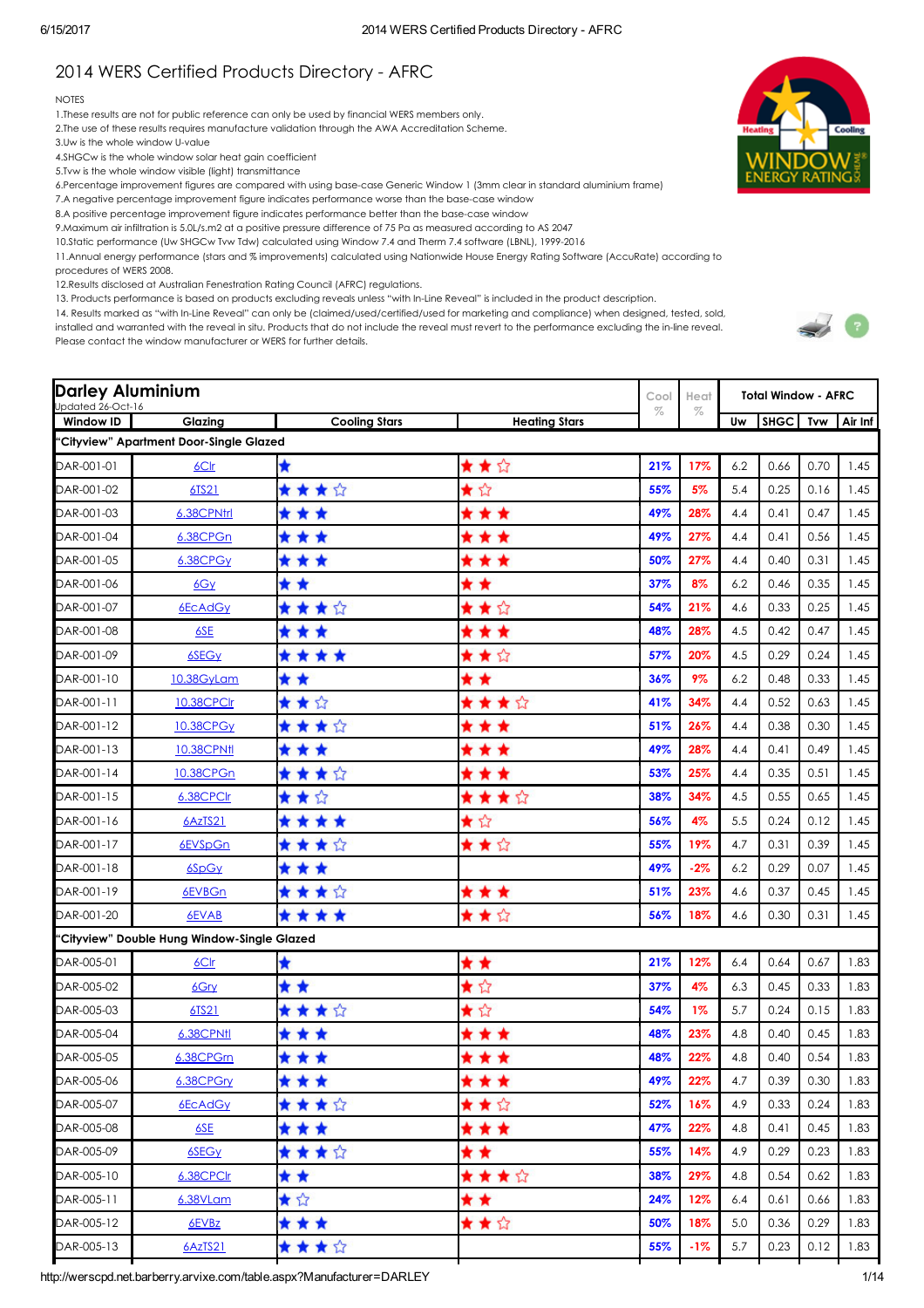| * * *<br>6SpGy<br>48%<br>$-6%$<br>6.4<br>0.28<br>0.07<br>1.83<br>* *<br>★★★☆<br>29%<br>6SP10<br>37%<br>4.8<br>0.55<br>0.62<br>1.83<br>* * *<br>23%<br>0.42<br>0.48<br>1.83<br>6SP30<br>* * *<br>46%<br>4.8<br>★ ★ ★ ☆<br>★★☆<br>6SP50<br>55%<br>15%<br>4.9<br>0.29<br>0.23<br>1.83<br>****<br>★★☆<br>1.83<br>6SP40<br>53%<br>17%<br>4.8<br>0.32<br>0.46<br>★★☆<br>* * *<br>48%<br>21%<br>4.9<br>0.39<br>0.54<br>1.83<br>6ETSpGn<br>★☆<br>★★☆<br>39%<br>0.42<br>0.50<br>1.83<br>6SpGn<br>$2\%$<br>6.4<br>"Cityview" Awning Window-Single Glazed<br>★☆<br>0.52<br>* * *<br>28%<br>21%<br>6.9<br>0.53<br>0.25<br>6C <sub>lr</sub><br>★★☆<br>★★☆<br>14%<br>0.26<br>0.25<br>6.9<br>0.39<br>6Gry<br>39%<br>★★★☆<br>★★☆<br>11%<br>6.4<br>0.12<br>0.25<br>6TS21<br>52%<br>0.23<br>* * *<br>★★★☆<br>47%<br>28%<br>5.8<br>0.35<br>0.35<br>0.25<br>6.38CPN11<br>* * *<br>★★★☆<br>47%<br>28%<br>5.8<br>0.35<br>0.42<br>0.25<br>6.38CPGrn<br>* * *<br>★★★☆<br>0.25<br>27%<br>5.8<br>0.34<br>0.23<br>6.38CPGry<br>47%<br>★★☆<br>****<br>6.38CPCIr<br>40%<br>34%<br>5.7<br>0.45<br>0.49<br>0.25<br>★☆<br>* * *<br>22%<br>0.52<br>0.25<br>6.38ClrLam<br>30%<br>6.8<br>0.51<br>****<br>★★☆<br>12%<br>52%<br>6.4<br>0.22<br>0.09<br>0.25<br>6AzTS21<br>* * *<br>* * *<br>50%<br>24%<br>5.8<br>0.30<br>0.19<br>0.25<br>6EVG <sub>Y</sub><br>★★☆<br>★★★☆<br>31%<br>5.8<br>0.42<br>0.40<br>0.25<br>6EVCIr<br>41%<br>* * *<br>* *<br>48%<br>8%<br>6.8<br>0.26<br>0.05<br>0.25<br>6SpGy<br>★★☆<br>★★☆<br>14%<br>6.8<br>0.36<br>0.31<br>0.25<br>6AB<br>41%<br>* * *<br>* * *<br>48%<br>25%<br>5.8<br>0.32<br>0.22<br>0.25<br>6EVBz<br>★★☆<br>★★☆<br>14%<br>6.8<br>0.36<br>0.40<br>0.25<br>6SpGn<br>41%<br>* * *<br>* * *<br>25%<br>5.8<br>0.32<br>0.34<br>0.25<br>6EVBGn<br>48%<br>★★★☆<br>* * *<br>22%<br>0.27<br>0.23<br>0.25<br>6EVAB<br>52%<br>5.8<br>★★★☆<br>***<br>0.29<br>0.25<br>6EVSpGn<br>22%<br>5.8<br>0.27<br>51%<br>Harbourview Bi-Fold Door - Single Glazed<br>★☆<br>★★☆<br>29%<br>16%<br>0.57<br>0.60<br>0.33<br>6.0<br><u>6Clr</u><br>★★☆<br>6Gry<br>* *<br>42%<br>8%<br>6.0<br>0.40<br>0.30<br>0.33<br>★☆<br>****<br>57%<br>5%<br>5.4<br>0.22<br>0.14<br>0.33<br>6TS21<br>* * *<br><b>6.38CPN11</b><br>★★★☆<br>52%<br>25%<br>4.5<br>0.36<br>0.33<br>0.40<br>* * *<br>53%<br>24%<br>4.5<br>0.35<br>0.33<br>6.38CPGm<br>★★★☆<br>0.48<br>★ ★ ★ ☆<br>* * *<br>24%<br>4.5<br>0.35<br>0.26<br>0.33<br>6.38CPGry<br>53%<br>****<br>★★☆<br>18%<br>0.29<br>0.33<br>6EcAdGy<br>56%<br>4.7<br>0.21<br>★★★☆<br>* * *<br>25%<br>4.6<br>0.37<br>0.40<br>0.33<br>6SE<br>51%<br>****<br>★★☆<br>18%<br>4.6<br>0.20<br>0.33<br>6SEG <sub>Y</sub><br>59%<br>0.26<br>★★★☆<br>* * *<br>10.38CPNeutral<br>53%<br>24%<br>4.5<br>0.36<br>0.42<br>0.33<br>★★★☆<br>* * *<br>54%<br>23%<br>4.5<br>0.33<br>0.26<br>0.33<br>10.38CPGy<br>***<br>★★★☆<br>10.38CPClr<br>46%<br>30%<br>4.5<br>0.45<br>0.54<br>0.33<br>****<br>* * *<br>22%<br>4.5<br>0.33<br>10.38CPGn<br>56%<br>0.31<br>0.44<br>****<br>★★☆<br>31%<br>0.48<br>0.55<br>0.33<br>6.38CPClr<br>44%<br>4.6<br>★☆<br>****<br>0.33<br>6AzTS21<br>58%<br>4%<br>5.4<br>0.21<br>0.10<br>★★☆<br>★★★☆<br>20%<br>4.7<br>0.32<br>0.25<br>0.33<br>6EVBrz<br>54%<br>★★☆<br>****<br>19%<br>4.7<br>0.30<br>0.22<br>0.33<br>6EVGy<br>56%<br>★☆<br>* * *<br>44%<br>6%<br>0.37<br>0.35<br>0.33<br>6AB<br>6.0<br>★☆<br>★★☆<br>44%<br>0.37<br>0.45<br>0.33<br>6SpGn<br>6%<br>6.0<br>★ ★ ★ ☆<br>6SpGy<br>52%<br>$-1%$<br>6.0<br>0.26<br>0.06<br>0.33<br>★ ★ ★ ☆<br>★★☆<br>20%<br>4.7<br>0.32<br>0.38<br>0.33<br>6EVBGn<br>54%<br>★★☆<br>****<br>0.33<br>58%<br>16%<br>4.7<br>0.26<br>0.26<br>6EVAB<br>"Cityview" Apartment Door - Double Glazed<br>****<br>★★☆<br>42% 39%<br>6/12/6<br>4.0<br>$0.54$ 0.58 1.30<br>DAR-011-01 | DAR-005-14 | 6AB | ★★☆ | ★☆ | 39% | $1\%$ | 6.4 | 0.41 | 0.40 | 1.83 |
|--------------------------------------------------------------------------------------------------------------------------------------------------------------------------------------------------------------------------------------------------------------------------------------------------------------------------------------------------------------------------------------------------------------------------------------------------------------------------------------------------------------------------------------------------------------------------------------------------------------------------------------------------------------------------------------------------------------------------------------------------------------------------------------------------------------------------------------------------------------------------------------------------------------------------------------------------------------------------------------------------------------------------------------------------------------------------------------------------------------------------------------------------------------------------------------------------------------------------------------------------------------------------------------------------------------------------------------------------------------------------------------------------------------------------------------------------------------------------------------------------------------------------------------------------------------------------------------------------------------------------------------------------------------------------------------------------------------------------------------------------------------------------------------------------------------------------------------------------------------------------------------------------------------------------------------------------------------------------------------------------------------------------------------------------------------------------------------------------------------------------------------------------------------------------------------------------------------------------------------------------------------------------------------------------------------------------------------------------------------------------------------------------------------------------------------------------------------------------------------------------------------------------------------------------------------------------------------------------------------------------------------------------------------------------------------------------------------------------------------------------------------------------------------------------------------------------------------------------------------------------------------------------------------------------------------------------------------------------------------------------------------------------------------------------------------------------------------------------------------------------------------------------------------------------------------------------------------------------------------------------------------------------------------------------------------------------------------------------------------------------------------------------------------------------------------------------------------------------------------------------------------------------------------------------------------------------------------------------------------------------------------------------------------------------------------------------------------------------------|------------|-----|-----|----|-----|-------|-----|------|------|------|
|                                                                                                                                                                                                                                                                                                                                                                                                                                                                                                                                                                                                                                                                                                                                                                                                                                                                                                                                                                                                                                                                                                                                                                                                                                                                                                                                                                                                                                                                                                                                                                                                                                                                                                                                                                                                                                                                                                                                                                                                                                                                                                                                                                                                                                                                                                                                                                                                                                                                                                                                                                                                                                                                                                                                                                                                                                                                                                                                                                                                                                                                                                                                                                                                                                                                                                                                                                                                                                                                                                                                                                                                                                                                                                                                | DAR-005-15 |     |     |    |     |       |     |      |      |      |
|                                                                                                                                                                                                                                                                                                                                                                                                                                                                                                                                                                                                                                                                                                                                                                                                                                                                                                                                                                                                                                                                                                                                                                                                                                                                                                                                                                                                                                                                                                                                                                                                                                                                                                                                                                                                                                                                                                                                                                                                                                                                                                                                                                                                                                                                                                                                                                                                                                                                                                                                                                                                                                                                                                                                                                                                                                                                                                                                                                                                                                                                                                                                                                                                                                                                                                                                                                                                                                                                                                                                                                                                                                                                                                                                | DAR-005-16 |     |     |    |     |       |     |      |      |      |
|                                                                                                                                                                                                                                                                                                                                                                                                                                                                                                                                                                                                                                                                                                                                                                                                                                                                                                                                                                                                                                                                                                                                                                                                                                                                                                                                                                                                                                                                                                                                                                                                                                                                                                                                                                                                                                                                                                                                                                                                                                                                                                                                                                                                                                                                                                                                                                                                                                                                                                                                                                                                                                                                                                                                                                                                                                                                                                                                                                                                                                                                                                                                                                                                                                                                                                                                                                                                                                                                                                                                                                                                                                                                                                                                | DAR-005-17 |     |     |    |     |       |     |      |      |      |
|                                                                                                                                                                                                                                                                                                                                                                                                                                                                                                                                                                                                                                                                                                                                                                                                                                                                                                                                                                                                                                                                                                                                                                                                                                                                                                                                                                                                                                                                                                                                                                                                                                                                                                                                                                                                                                                                                                                                                                                                                                                                                                                                                                                                                                                                                                                                                                                                                                                                                                                                                                                                                                                                                                                                                                                                                                                                                                                                                                                                                                                                                                                                                                                                                                                                                                                                                                                                                                                                                                                                                                                                                                                                                                                                | DAR-005-18 |     |     |    |     |       |     |      |      |      |
|                                                                                                                                                                                                                                                                                                                                                                                                                                                                                                                                                                                                                                                                                                                                                                                                                                                                                                                                                                                                                                                                                                                                                                                                                                                                                                                                                                                                                                                                                                                                                                                                                                                                                                                                                                                                                                                                                                                                                                                                                                                                                                                                                                                                                                                                                                                                                                                                                                                                                                                                                                                                                                                                                                                                                                                                                                                                                                                                                                                                                                                                                                                                                                                                                                                                                                                                                                                                                                                                                                                                                                                                                                                                                                                                | DAR-005-19 |     |     |    |     |       |     |      |      |      |
|                                                                                                                                                                                                                                                                                                                                                                                                                                                                                                                                                                                                                                                                                                                                                                                                                                                                                                                                                                                                                                                                                                                                                                                                                                                                                                                                                                                                                                                                                                                                                                                                                                                                                                                                                                                                                                                                                                                                                                                                                                                                                                                                                                                                                                                                                                                                                                                                                                                                                                                                                                                                                                                                                                                                                                                                                                                                                                                                                                                                                                                                                                                                                                                                                                                                                                                                                                                                                                                                                                                                                                                                                                                                                                                                | DAR-005-20 |     |     |    |     |       |     |      |      |      |
|                                                                                                                                                                                                                                                                                                                                                                                                                                                                                                                                                                                                                                                                                                                                                                                                                                                                                                                                                                                                                                                                                                                                                                                                                                                                                                                                                                                                                                                                                                                                                                                                                                                                                                                                                                                                                                                                                                                                                                                                                                                                                                                                                                                                                                                                                                                                                                                                                                                                                                                                                                                                                                                                                                                                                                                                                                                                                                                                                                                                                                                                                                                                                                                                                                                                                                                                                                                                                                                                                                                                                                                                                                                                                                                                | DAR-005-21 |     |     |    |     |       |     |      |      |      |
|                                                                                                                                                                                                                                                                                                                                                                                                                                                                                                                                                                                                                                                                                                                                                                                                                                                                                                                                                                                                                                                                                                                                                                                                                                                                                                                                                                                                                                                                                                                                                                                                                                                                                                                                                                                                                                                                                                                                                                                                                                                                                                                                                                                                                                                                                                                                                                                                                                                                                                                                                                                                                                                                                                                                                                                                                                                                                                                                                                                                                                                                                                                                                                                                                                                                                                                                                                                                                                                                                                                                                                                                                                                                                                                                |            |     |     |    |     |       |     |      |      |      |
|                                                                                                                                                                                                                                                                                                                                                                                                                                                                                                                                                                                                                                                                                                                                                                                                                                                                                                                                                                                                                                                                                                                                                                                                                                                                                                                                                                                                                                                                                                                                                                                                                                                                                                                                                                                                                                                                                                                                                                                                                                                                                                                                                                                                                                                                                                                                                                                                                                                                                                                                                                                                                                                                                                                                                                                                                                                                                                                                                                                                                                                                                                                                                                                                                                                                                                                                                                                                                                                                                                                                                                                                                                                                                                                                | DAR-006-01 |     |     |    |     |       |     |      |      |      |
|                                                                                                                                                                                                                                                                                                                                                                                                                                                                                                                                                                                                                                                                                                                                                                                                                                                                                                                                                                                                                                                                                                                                                                                                                                                                                                                                                                                                                                                                                                                                                                                                                                                                                                                                                                                                                                                                                                                                                                                                                                                                                                                                                                                                                                                                                                                                                                                                                                                                                                                                                                                                                                                                                                                                                                                                                                                                                                                                                                                                                                                                                                                                                                                                                                                                                                                                                                                                                                                                                                                                                                                                                                                                                                                                | DAR-006-02 |     |     |    |     |       |     |      |      |      |
|                                                                                                                                                                                                                                                                                                                                                                                                                                                                                                                                                                                                                                                                                                                                                                                                                                                                                                                                                                                                                                                                                                                                                                                                                                                                                                                                                                                                                                                                                                                                                                                                                                                                                                                                                                                                                                                                                                                                                                                                                                                                                                                                                                                                                                                                                                                                                                                                                                                                                                                                                                                                                                                                                                                                                                                                                                                                                                                                                                                                                                                                                                                                                                                                                                                                                                                                                                                                                                                                                                                                                                                                                                                                                                                                | DAR-006-03 |     |     |    |     |       |     |      |      |      |
|                                                                                                                                                                                                                                                                                                                                                                                                                                                                                                                                                                                                                                                                                                                                                                                                                                                                                                                                                                                                                                                                                                                                                                                                                                                                                                                                                                                                                                                                                                                                                                                                                                                                                                                                                                                                                                                                                                                                                                                                                                                                                                                                                                                                                                                                                                                                                                                                                                                                                                                                                                                                                                                                                                                                                                                                                                                                                                                                                                                                                                                                                                                                                                                                                                                                                                                                                                                                                                                                                                                                                                                                                                                                                                                                | DAR-006-04 |     |     |    |     |       |     |      |      |      |
|                                                                                                                                                                                                                                                                                                                                                                                                                                                                                                                                                                                                                                                                                                                                                                                                                                                                                                                                                                                                                                                                                                                                                                                                                                                                                                                                                                                                                                                                                                                                                                                                                                                                                                                                                                                                                                                                                                                                                                                                                                                                                                                                                                                                                                                                                                                                                                                                                                                                                                                                                                                                                                                                                                                                                                                                                                                                                                                                                                                                                                                                                                                                                                                                                                                                                                                                                                                                                                                                                                                                                                                                                                                                                                                                | DAR-006-05 |     |     |    |     |       |     |      |      |      |
|                                                                                                                                                                                                                                                                                                                                                                                                                                                                                                                                                                                                                                                                                                                                                                                                                                                                                                                                                                                                                                                                                                                                                                                                                                                                                                                                                                                                                                                                                                                                                                                                                                                                                                                                                                                                                                                                                                                                                                                                                                                                                                                                                                                                                                                                                                                                                                                                                                                                                                                                                                                                                                                                                                                                                                                                                                                                                                                                                                                                                                                                                                                                                                                                                                                                                                                                                                                                                                                                                                                                                                                                                                                                                                                                | DAR-006-06 |     |     |    |     |       |     |      |      |      |
|                                                                                                                                                                                                                                                                                                                                                                                                                                                                                                                                                                                                                                                                                                                                                                                                                                                                                                                                                                                                                                                                                                                                                                                                                                                                                                                                                                                                                                                                                                                                                                                                                                                                                                                                                                                                                                                                                                                                                                                                                                                                                                                                                                                                                                                                                                                                                                                                                                                                                                                                                                                                                                                                                                                                                                                                                                                                                                                                                                                                                                                                                                                                                                                                                                                                                                                                                                                                                                                                                                                                                                                                                                                                                                                                | DAR-006-07 |     |     |    |     |       |     |      |      |      |
|                                                                                                                                                                                                                                                                                                                                                                                                                                                                                                                                                                                                                                                                                                                                                                                                                                                                                                                                                                                                                                                                                                                                                                                                                                                                                                                                                                                                                                                                                                                                                                                                                                                                                                                                                                                                                                                                                                                                                                                                                                                                                                                                                                                                                                                                                                                                                                                                                                                                                                                                                                                                                                                                                                                                                                                                                                                                                                                                                                                                                                                                                                                                                                                                                                                                                                                                                                                                                                                                                                                                                                                                                                                                                                                                | DAR-006-08 |     |     |    |     |       |     |      |      |      |
|                                                                                                                                                                                                                                                                                                                                                                                                                                                                                                                                                                                                                                                                                                                                                                                                                                                                                                                                                                                                                                                                                                                                                                                                                                                                                                                                                                                                                                                                                                                                                                                                                                                                                                                                                                                                                                                                                                                                                                                                                                                                                                                                                                                                                                                                                                                                                                                                                                                                                                                                                                                                                                                                                                                                                                                                                                                                                                                                                                                                                                                                                                                                                                                                                                                                                                                                                                                                                                                                                                                                                                                                                                                                                                                                | DAR-006-09 |     |     |    |     |       |     |      |      |      |
|                                                                                                                                                                                                                                                                                                                                                                                                                                                                                                                                                                                                                                                                                                                                                                                                                                                                                                                                                                                                                                                                                                                                                                                                                                                                                                                                                                                                                                                                                                                                                                                                                                                                                                                                                                                                                                                                                                                                                                                                                                                                                                                                                                                                                                                                                                                                                                                                                                                                                                                                                                                                                                                                                                                                                                                                                                                                                                                                                                                                                                                                                                                                                                                                                                                                                                                                                                                                                                                                                                                                                                                                                                                                                                                                | DAR-006-10 |     |     |    |     |       |     |      |      |      |
|                                                                                                                                                                                                                                                                                                                                                                                                                                                                                                                                                                                                                                                                                                                                                                                                                                                                                                                                                                                                                                                                                                                                                                                                                                                                                                                                                                                                                                                                                                                                                                                                                                                                                                                                                                                                                                                                                                                                                                                                                                                                                                                                                                                                                                                                                                                                                                                                                                                                                                                                                                                                                                                                                                                                                                                                                                                                                                                                                                                                                                                                                                                                                                                                                                                                                                                                                                                                                                                                                                                                                                                                                                                                                                                                | DAR-006-11 |     |     |    |     |       |     |      |      |      |
|                                                                                                                                                                                                                                                                                                                                                                                                                                                                                                                                                                                                                                                                                                                                                                                                                                                                                                                                                                                                                                                                                                                                                                                                                                                                                                                                                                                                                                                                                                                                                                                                                                                                                                                                                                                                                                                                                                                                                                                                                                                                                                                                                                                                                                                                                                                                                                                                                                                                                                                                                                                                                                                                                                                                                                                                                                                                                                                                                                                                                                                                                                                                                                                                                                                                                                                                                                                                                                                                                                                                                                                                                                                                                                                                | DAR-006-12 |     |     |    |     |       |     |      |      |      |
|                                                                                                                                                                                                                                                                                                                                                                                                                                                                                                                                                                                                                                                                                                                                                                                                                                                                                                                                                                                                                                                                                                                                                                                                                                                                                                                                                                                                                                                                                                                                                                                                                                                                                                                                                                                                                                                                                                                                                                                                                                                                                                                                                                                                                                                                                                                                                                                                                                                                                                                                                                                                                                                                                                                                                                                                                                                                                                                                                                                                                                                                                                                                                                                                                                                                                                                                                                                                                                                                                                                                                                                                                                                                                                                                | DAR-006-13 |     |     |    |     |       |     |      |      |      |
|                                                                                                                                                                                                                                                                                                                                                                                                                                                                                                                                                                                                                                                                                                                                                                                                                                                                                                                                                                                                                                                                                                                                                                                                                                                                                                                                                                                                                                                                                                                                                                                                                                                                                                                                                                                                                                                                                                                                                                                                                                                                                                                                                                                                                                                                                                                                                                                                                                                                                                                                                                                                                                                                                                                                                                                                                                                                                                                                                                                                                                                                                                                                                                                                                                                                                                                                                                                                                                                                                                                                                                                                                                                                                                                                | DAR-006-14 |     |     |    |     |       |     |      |      |      |
|                                                                                                                                                                                                                                                                                                                                                                                                                                                                                                                                                                                                                                                                                                                                                                                                                                                                                                                                                                                                                                                                                                                                                                                                                                                                                                                                                                                                                                                                                                                                                                                                                                                                                                                                                                                                                                                                                                                                                                                                                                                                                                                                                                                                                                                                                                                                                                                                                                                                                                                                                                                                                                                                                                                                                                                                                                                                                                                                                                                                                                                                                                                                                                                                                                                                                                                                                                                                                                                                                                                                                                                                                                                                                                                                | DAR-006-15 |     |     |    |     |       |     |      |      |      |
|                                                                                                                                                                                                                                                                                                                                                                                                                                                                                                                                                                                                                                                                                                                                                                                                                                                                                                                                                                                                                                                                                                                                                                                                                                                                                                                                                                                                                                                                                                                                                                                                                                                                                                                                                                                                                                                                                                                                                                                                                                                                                                                                                                                                                                                                                                                                                                                                                                                                                                                                                                                                                                                                                                                                                                                                                                                                                                                                                                                                                                                                                                                                                                                                                                                                                                                                                                                                                                                                                                                                                                                                                                                                                                                                | DAR-006-16 |     |     |    |     |       |     |      |      |      |
|                                                                                                                                                                                                                                                                                                                                                                                                                                                                                                                                                                                                                                                                                                                                                                                                                                                                                                                                                                                                                                                                                                                                                                                                                                                                                                                                                                                                                                                                                                                                                                                                                                                                                                                                                                                                                                                                                                                                                                                                                                                                                                                                                                                                                                                                                                                                                                                                                                                                                                                                                                                                                                                                                                                                                                                                                                                                                                                                                                                                                                                                                                                                                                                                                                                                                                                                                                                                                                                                                                                                                                                                                                                                                                                                | DAR-006-17 |     |     |    |     |       |     |      |      |      |
|                                                                                                                                                                                                                                                                                                                                                                                                                                                                                                                                                                                                                                                                                                                                                                                                                                                                                                                                                                                                                                                                                                                                                                                                                                                                                                                                                                                                                                                                                                                                                                                                                                                                                                                                                                                                                                                                                                                                                                                                                                                                                                                                                                                                                                                                                                                                                                                                                                                                                                                                                                                                                                                                                                                                                                                                                                                                                                                                                                                                                                                                                                                                                                                                                                                                                                                                                                                                                                                                                                                                                                                                                                                                                                                                | DAR-006-18 |     |     |    |     |       |     |      |      |      |
|                                                                                                                                                                                                                                                                                                                                                                                                                                                                                                                                                                                                                                                                                                                                                                                                                                                                                                                                                                                                                                                                                                                                                                                                                                                                                                                                                                                                                                                                                                                                                                                                                                                                                                                                                                                                                                                                                                                                                                                                                                                                                                                                                                                                                                                                                                                                                                                                                                                                                                                                                                                                                                                                                                                                                                                                                                                                                                                                                                                                                                                                                                                                                                                                                                                                                                                                                                                                                                                                                                                                                                                                                                                                                                                                |            |     |     |    |     |       |     |      |      |      |
|                                                                                                                                                                                                                                                                                                                                                                                                                                                                                                                                                                                                                                                                                                                                                                                                                                                                                                                                                                                                                                                                                                                                                                                                                                                                                                                                                                                                                                                                                                                                                                                                                                                                                                                                                                                                                                                                                                                                                                                                                                                                                                                                                                                                                                                                                                                                                                                                                                                                                                                                                                                                                                                                                                                                                                                                                                                                                                                                                                                                                                                                                                                                                                                                                                                                                                                                                                                                                                                                                                                                                                                                                                                                                                                                | DAR-010-01 |     |     |    |     |       |     |      |      |      |
|                                                                                                                                                                                                                                                                                                                                                                                                                                                                                                                                                                                                                                                                                                                                                                                                                                                                                                                                                                                                                                                                                                                                                                                                                                                                                                                                                                                                                                                                                                                                                                                                                                                                                                                                                                                                                                                                                                                                                                                                                                                                                                                                                                                                                                                                                                                                                                                                                                                                                                                                                                                                                                                                                                                                                                                                                                                                                                                                                                                                                                                                                                                                                                                                                                                                                                                                                                                                                                                                                                                                                                                                                                                                                                                                | DAR-010-02 |     |     |    |     |       |     |      |      |      |
|                                                                                                                                                                                                                                                                                                                                                                                                                                                                                                                                                                                                                                                                                                                                                                                                                                                                                                                                                                                                                                                                                                                                                                                                                                                                                                                                                                                                                                                                                                                                                                                                                                                                                                                                                                                                                                                                                                                                                                                                                                                                                                                                                                                                                                                                                                                                                                                                                                                                                                                                                                                                                                                                                                                                                                                                                                                                                                                                                                                                                                                                                                                                                                                                                                                                                                                                                                                                                                                                                                                                                                                                                                                                                                                                | DAR-010-03 |     |     |    |     |       |     |      |      |      |
|                                                                                                                                                                                                                                                                                                                                                                                                                                                                                                                                                                                                                                                                                                                                                                                                                                                                                                                                                                                                                                                                                                                                                                                                                                                                                                                                                                                                                                                                                                                                                                                                                                                                                                                                                                                                                                                                                                                                                                                                                                                                                                                                                                                                                                                                                                                                                                                                                                                                                                                                                                                                                                                                                                                                                                                                                                                                                                                                                                                                                                                                                                                                                                                                                                                                                                                                                                                                                                                                                                                                                                                                                                                                                                                                | DAR-010-04 |     |     |    |     |       |     |      |      |      |
|                                                                                                                                                                                                                                                                                                                                                                                                                                                                                                                                                                                                                                                                                                                                                                                                                                                                                                                                                                                                                                                                                                                                                                                                                                                                                                                                                                                                                                                                                                                                                                                                                                                                                                                                                                                                                                                                                                                                                                                                                                                                                                                                                                                                                                                                                                                                                                                                                                                                                                                                                                                                                                                                                                                                                                                                                                                                                                                                                                                                                                                                                                                                                                                                                                                                                                                                                                                                                                                                                                                                                                                                                                                                                                                                | DAR-010-05 |     |     |    |     |       |     |      |      |      |
|                                                                                                                                                                                                                                                                                                                                                                                                                                                                                                                                                                                                                                                                                                                                                                                                                                                                                                                                                                                                                                                                                                                                                                                                                                                                                                                                                                                                                                                                                                                                                                                                                                                                                                                                                                                                                                                                                                                                                                                                                                                                                                                                                                                                                                                                                                                                                                                                                                                                                                                                                                                                                                                                                                                                                                                                                                                                                                                                                                                                                                                                                                                                                                                                                                                                                                                                                                                                                                                                                                                                                                                                                                                                                                                                | DAR-010-06 |     |     |    |     |       |     |      |      |      |
|                                                                                                                                                                                                                                                                                                                                                                                                                                                                                                                                                                                                                                                                                                                                                                                                                                                                                                                                                                                                                                                                                                                                                                                                                                                                                                                                                                                                                                                                                                                                                                                                                                                                                                                                                                                                                                                                                                                                                                                                                                                                                                                                                                                                                                                                                                                                                                                                                                                                                                                                                                                                                                                                                                                                                                                                                                                                                                                                                                                                                                                                                                                                                                                                                                                                                                                                                                                                                                                                                                                                                                                                                                                                                                                                | DAR-010-07 |     |     |    |     |       |     |      |      |      |
|                                                                                                                                                                                                                                                                                                                                                                                                                                                                                                                                                                                                                                                                                                                                                                                                                                                                                                                                                                                                                                                                                                                                                                                                                                                                                                                                                                                                                                                                                                                                                                                                                                                                                                                                                                                                                                                                                                                                                                                                                                                                                                                                                                                                                                                                                                                                                                                                                                                                                                                                                                                                                                                                                                                                                                                                                                                                                                                                                                                                                                                                                                                                                                                                                                                                                                                                                                                                                                                                                                                                                                                                                                                                                                                                | DAR-010-08 |     |     |    |     |       |     |      |      |      |
|                                                                                                                                                                                                                                                                                                                                                                                                                                                                                                                                                                                                                                                                                                                                                                                                                                                                                                                                                                                                                                                                                                                                                                                                                                                                                                                                                                                                                                                                                                                                                                                                                                                                                                                                                                                                                                                                                                                                                                                                                                                                                                                                                                                                                                                                                                                                                                                                                                                                                                                                                                                                                                                                                                                                                                                                                                                                                                                                                                                                                                                                                                                                                                                                                                                                                                                                                                                                                                                                                                                                                                                                                                                                                                                                | DAR-010-09 |     |     |    |     |       |     |      |      |      |
|                                                                                                                                                                                                                                                                                                                                                                                                                                                                                                                                                                                                                                                                                                                                                                                                                                                                                                                                                                                                                                                                                                                                                                                                                                                                                                                                                                                                                                                                                                                                                                                                                                                                                                                                                                                                                                                                                                                                                                                                                                                                                                                                                                                                                                                                                                                                                                                                                                                                                                                                                                                                                                                                                                                                                                                                                                                                                                                                                                                                                                                                                                                                                                                                                                                                                                                                                                                                                                                                                                                                                                                                                                                                                                                                | DAR-010-10 |     |     |    |     |       |     |      |      |      |
|                                                                                                                                                                                                                                                                                                                                                                                                                                                                                                                                                                                                                                                                                                                                                                                                                                                                                                                                                                                                                                                                                                                                                                                                                                                                                                                                                                                                                                                                                                                                                                                                                                                                                                                                                                                                                                                                                                                                                                                                                                                                                                                                                                                                                                                                                                                                                                                                                                                                                                                                                                                                                                                                                                                                                                                                                                                                                                                                                                                                                                                                                                                                                                                                                                                                                                                                                                                                                                                                                                                                                                                                                                                                                                                                | DAR-010-11 |     |     |    |     |       |     |      |      |      |
|                                                                                                                                                                                                                                                                                                                                                                                                                                                                                                                                                                                                                                                                                                                                                                                                                                                                                                                                                                                                                                                                                                                                                                                                                                                                                                                                                                                                                                                                                                                                                                                                                                                                                                                                                                                                                                                                                                                                                                                                                                                                                                                                                                                                                                                                                                                                                                                                                                                                                                                                                                                                                                                                                                                                                                                                                                                                                                                                                                                                                                                                                                                                                                                                                                                                                                                                                                                                                                                                                                                                                                                                                                                                                                                                | DAR-010-12 |     |     |    |     |       |     |      |      |      |
|                                                                                                                                                                                                                                                                                                                                                                                                                                                                                                                                                                                                                                                                                                                                                                                                                                                                                                                                                                                                                                                                                                                                                                                                                                                                                                                                                                                                                                                                                                                                                                                                                                                                                                                                                                                                                                                                                                                                                                                                                                                                                                                                                                                                                                                                                                                                                                                                                                                                                                                                                                                                                                                                                                                                                                                                                                                                                                                                                                                                                                                                                                                                                                                                                                                                                                                                                                                                                                                                                                                                                                                                                                                                                                                                | DAR-010-13 |     |     |    |     |       |     |      |      |      |
|                                                                                                                                                                                                                                                                                                                                                                                                                                                                                                                                                                                                                                                                                                                                                                                                                                                                                                                                                                                                                                                                                                                                                                                                                                                                                                                                                                                                                                                                                                                                                                                                                                                                                                                                                                                                                                                                                                                                                                                                                                                                                                                                                                                                                                                                                                                                                                                                                                                                                                                                                                                                                                                                                                                                                                                                                                                                                                                                                                                                                                                                                                                                                                                                                                                                                                                                                                                                                                                                                                                                                                                                                                                                                                                                | DAR-010-14 |     |     |    |     |       |     |      |      |      |
|                                                                                                                                                                                                                                                                                                                                                                                                                                                                                                                                                                                                                                                                                                                                                                                                                                                                                                                                                                                                                                                                                                                                                                                                                                                                                                                                                                                                                                                                                                                                                                                                                                                                                                                                                                                                                                                                                                                                                                                                                                                                                                                                                                                                                                                                                                                                                                                                                                                                                                                                                                                                                                                                                                                                                                                                                                                                                                                                                                                                                                                                                                                                                                                                                                                                                                                                                                                                                                                                                                                                                                                                                                                                                                                                | DAR-010-15 |     |     |    |     |       |     |      |      |      |
|                                                                                                                                                                                                                                                                                                                                                                                                                                                                                                                                                                                                                                                                                                                                                                                                                                                                                                                                                                                                                                                                                                                                                                                                                                                                                                                                                                                                                                                                                                                                                                                                                                                                                                                                                                                                                                                                                                                                                                                                                                                                                                                                                                                                                                                                                                                                                                                                                                                                                                                                                                                                                                                                                                                                                                                                                                                                                                                                                                                                                                                                                                                                                                                                                                                                                                                                                                                                                                                                                                                                                                                                                                                                                                                                | DAR-010-16 |     |     |    |     |       |     |      |      |      |
|                                                                                                                                                                                                                                                                                                                                                                                                                                                                                                                                                                                                                                                                                                                                                                                                                                                                                                                                                                                                                                                                                                                                                                                                                                                                                                                                                                                                                                                                                                                                                                                                                                                                                                                                                                                                                                                                                                                                                                                                                                                                                                                                                                                                                                                                                                                                                                                                                                                                                                                                                                                                                                                                                                                                                                                                                                                                                                                                                                                                                                                                                                                                                                                                                                                                                                                                                                                                                                                                                                                                                                                                                                                                                                                                | DAR-010-17 |     |     |    |     |       |     |      |      |      |
|                                                                                                                                                                                                                                                                                                                                                                                                                                                                                                                                                                                                                                                                                                                                                                                                                                                                                                                                                                                                                                                                                                                                                                                                                                                                                                                                                                                                                                                                                                                                                                                                                                                                                                                                                                                                                                                                                                                                                                                                                                                                                                                                                                                                                                                                                                                                                                                                                                                                                                                                                                                                                                                                                                                                                                                                                                                                                                                                                                                                                                                                                                                                                                                                                                                                                                                                                                                                                                                                                                                                                                                                                                                                                                                                | DAR-010-18 |     |     |    |     |       |     |      |      |      |
|                                                                                                                                                                                                                                                                                                                                                                                                                                                                                                                                                                                                                                                                                                                                                                                                                                                                                                                                                                                                                                                                                                                                                                                                                                                                                                                                                                                                                                                                                                                                                                                                                                                                                                                                                                                                                                                                                                                                                                                                                                                                                                                                                                                                                                                                                                                                                                                                                                                                                                                                                                                                                                                                                                                                                                                                                                                                                                                                                                                                                                                                                                                                                                                                                                                                                                                                                                                                                                                                                                                                                                                                                                                                                                                                | DAR-010-19 |     |     |    |     |       |     |      |      |      |
|                                                                                                                                                                                                                                                                                                                                                                                                                                                                                                                                                                                                                                                                                                                                                                                                                                                                                                                                                                                                                                                                                                                                                                                                                                                                                                                                                                                                                                                                                                                                                                                                                                                                                                                                                                                                                                                                                                                                                                                                                                                                                                                                                                                                                                                                                                                                                                                                                                                                                                                                                                                                                                                                                                                                                                                                                                                                                                                                                                                                                                                                                                                                                                                                                                                                                                                                                                                                                                                                                                                                                                                                                                                                                                                                | DAR-010-20 |     |     |    |     |       |     |      |      |      |
|                                                                                                                                                                                                                                                                                                                                                                                                                                                                                                                                                                                                                                                                                                                                                                                                                                                                                                                                                                                                                                                                                                                                                                                                                                                                                                                                                                                                                                                                                                                                                                                                                                                                                                                                                                                                                                                                                                                                                                                                                                                                                                                                                                                                                                                                                                                                                                                                                                                                                                                                                                                                                                                                                                                                                                                                                                                                                                                                                                                                                                                                                                                                                                                                                                                                                                                                                                                                                                                                                                                                                                                                                                                                                                                                | DAR-010-21 |     |     |    |     |       |     |      |      |      |
|                                                                                                                                                                                                                                                                                                                                                                                                                                                                                                                                                                                                                                                                                                                                                                                                                                                                                                                                                                                                                                                                                                                                                                                                                                                                                                                                                                                                                                                                                                                                                                                                                                                                                                                                                                                                                                                                                                                                                                                                                                                                                                                                                                                                                                                                                                                                                                                                                                                                                                                                                                                                                                                                                                                                                                                                                                                                                                                                                                                                                                                                                                                                                                                                                                                                                                                                                                                                                                                                                                                                                                                                                                                                                                                                | DAR-010-22 |     |     |    |     |       |     |      |      |      |
|                                                                                                                                                                                                                                                                                                                                                                                                                                                                                                                                                                                                                                                                                                                                                                                                                                                                                                                                                                                                                                                                                                                                                                                                                                                                                                                                                                                                                                                                                                                                                                                                                                                                                                                                                                                                                                                                                                                                                                                                                                                                                                                                                                                                                                                                                                                                                                                                                                                                                                                                                                                                                                                                                                                                                                                                                                                                                                                                                                                                                                                                                                                                                                                                                                                                                                                                                                                                                                                                                                                                                                                                                                                                                                                                |            |     |     |    |     |       |     |      |      |      |

http://werscpd.net.barberry.arvixe.com/table.aspx?Manufacturer=DARLEY 2/14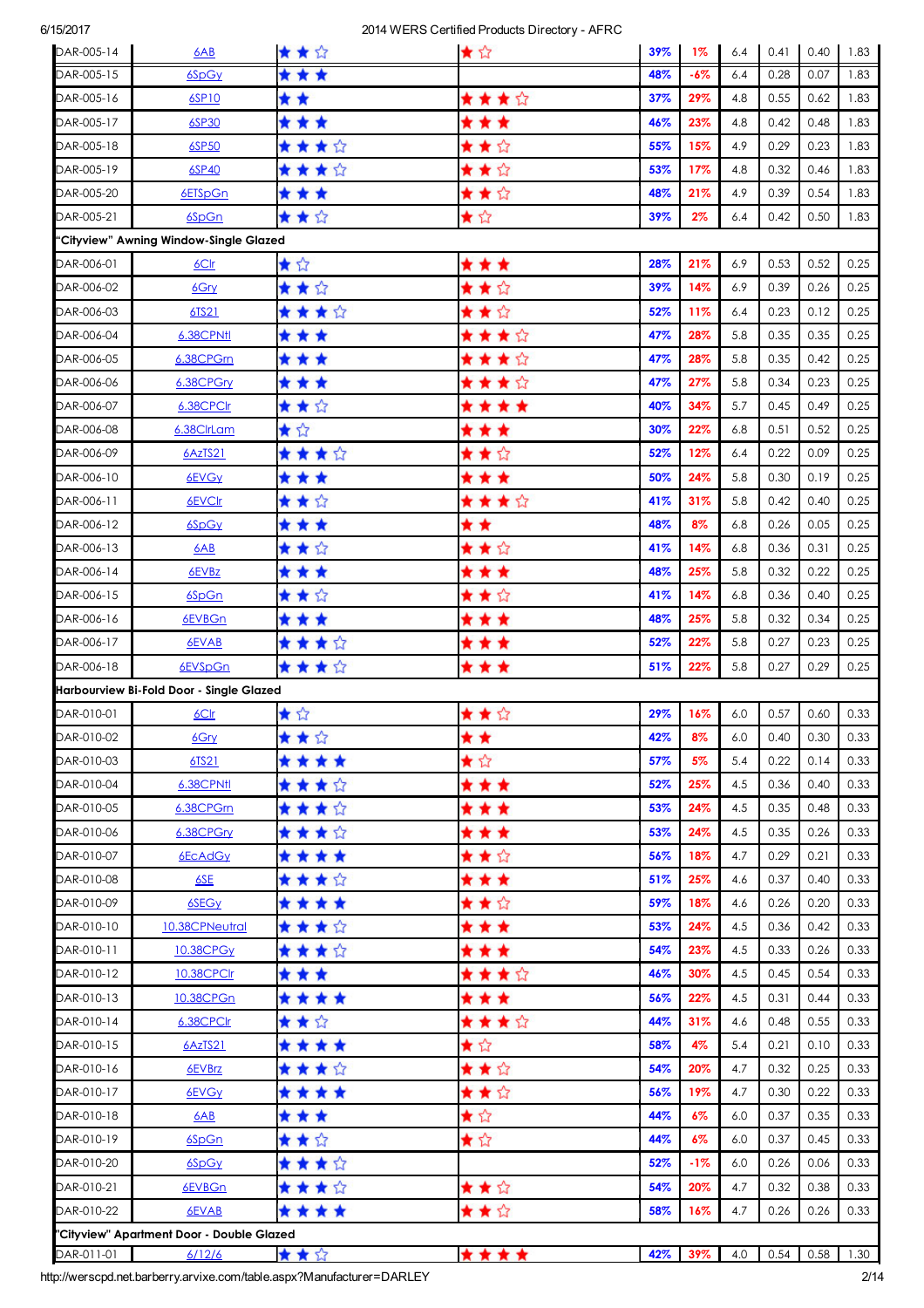| DAR-011-02 | 6lns/12/6EA                                        | * * *   | ★★★★☆ | 47% | 44%   | 3.5 | 0.51 | 0.53 | 1.30 |
|------------|----------------------------------------------------|---------|-------|-----|-------|-----|------|------|------|
| DAR-011-03 | 6InsEG/12/6                                        | ****    | * * * | 58% | 27%   | 4.0 | 0.31 | 0.43 | 1.30 |
| DAR-011-04 | 6InsEG/12/6EA                                      | ★★★★☆   | ★★★☆  | 63% | 31%   | 3.5 | 0.27 | 0.40 | 1.30 |
| DAR-011-05 | 6TS21/12/6                                         | ★★★★★☆  | ★★☆   | 69% | 19%   | 3.8 | 0.16 | 0.12 | 1.30 |
| DAR-011-06 | 6TS21/12/6EA                                       | ******  | * * * | 73% | 21%   | 3.4 | 0.14 | 0.11 | 1.30 |
| DAR-011-07 | 6LE/12/6                                           | * * *   | ★★★★☆ | 49% | 42%   | 3.5 | 0.47 | 0.53 | 1.30 |
| DAR-011-08 | 6PTech/12/6                                        | *****   | ★★★☆  | 65% | 31%   | 3.3 | 0.25 | 0.42 | 1.30 |
| DAR-011-09 | 6PTech/12Ar/6                                      | *****   | ★★★☆  | 66% | 33%   | 3.1 | 0.25 | 0.42 | 1.30 |
| DAR-011-10 | 6PTech/12Ar/6ET                                    | *****   | ★★★☆  | 67% | 33%   | 3.1 | 0.24 | 0.39 | 1.30 |
| DAR-011-11 | 6PTech/12Ar/6SpGy                                  | *****   | ★★★☆  | 68% | 32%   | 3.1 | 0.23 | 0.04 | 1.30 |
| DAR-011-12 | 6/12Ar/10.38ClrLam                                 | ★★☆     | ****  | 44% | 40%   | 3.9 | 0.52 | 0.56 | 1.30 |
| DAR-011-13 | $6$ SolT $/6/6$                                    | ★★★☆    | ★★★☆  | 55% | 31%   | 3.9 | 0.36 | 0.41 | 1.30 |
| DAR-011-14 | 6Gy/12Ar/6Gy                                       | ****    | ★★★☆  | 58% | 28%   | 3.9 | 0.31 | 0.13 | 1.30 |
| DAR-011-15 | 6Gy/12Ar/6                                         | ****    | ★★★☆  | 56% | 31%   | 3.9 | 0.35 | 0.27 | 1.30 |
| DAR-011-16 | 6SpGy/12Ar/6                                       | *****   | ★★☆   | 68% | 19%   | 3.9 | 0.17 | 0.06 | 1.30 |
| DAR-011-17 | 6EoGy/12/6                                         | ★★★☆    | ★★★☆  | 55% | 30%   | 4.0 | 0.36 | 0.29 | 1.30 |
| DAR-011-18 | 6EoGy/12/6ET                                       | ****    | ★★★☆  | 60% | 34%   | 3.5 | 0.32 | 0.27 | 1.30 |
| DAR-011-19 | 6.5FGI Sil/12Ar/6FGI OE                            | ★ ★ ★ ☆ | ★★★★☆ | 55% | 43%   | 3.1 | 0.42 | 0.57 | 1.30 |
| DAR-011-20 | Acu<br>6.38FGI Ptk Wt / 12Ar/6FGI                  | *****   | ****  | 60% | 39%   | 3.1 | 0.34 | 0.43 | 1.30 |
| DAR-011-21 | OE Prv<br>6FGI Env Clr / 12Ar / 6FGI               | ★★★☆    | ★★★★☆ | 53% | 44%   | 3.1 | 0.44 | 0.57 | 1.30 |
| DAR-011-22 | OE Clr<br>6FGI Env Gy / 12Ar / 6FGI                | *****   |       | 65% | 34%   | 3.1 | 0.26 | 0.27 | 1.30 |
|            | OE Gy<br>"Cityview" Sliding Window - Single Glazed |         | ★★★☆  |     |       |     |      |      |      |
| DAR-014-01 | 6C <sub>l</sub>                                    | ★☆      | * *   | 29% | 10%   | 6.3 | 0.56 | 0.58 | 1.90 |
| DAR-014-02 | 6Gy                                                | ★★☆     | ★☆    | 41% | 2%    | 6.3 | 0.40 | 0.29 | 1.90 |
| DAR-014-03 | 6InsTS21                                           | ****    |       | 55% | $-1%$ | 5.7 | 0.22 | 0.13 | 1.90 |
| DAR-014-04 | 6.38CP Ntrl                                        | ★★★☆    | ★★☆   | 50% | 18%   | 4.9 | 0.36 | 0.38 | 1.90 |
| DAR-014-05 | <b>6.38CP Gn</b>                                   | ★★★☆    | ★★☆   | 51% | 18%   | 4.9 | 0.35 | 0.46 | 1.90 |
| DAR-014-06 | 6.38CP Gy                                          | ****    | ★★☆   | 51% | 17%   | 4.9 | 0.35 | 0.25 | 1.90 |
| DAR-014-07 | <b>6EcAdGy</b>                                     | ★ ★ ★ ☆ | * *   | 54% | 12%   | 5.1 | 0.29 | 0.21 | 1.90 |
| DAR-014-08 | 6SE                                                | * * *   | ★★☆   | 49% | 18%   | 5.0 | 0.37 | 0.39 | 1.90 |
| DAR-014-09 | 6SEG <sub>Y</sub>                                  | ****    | * *   | 57% | 11%   | 5.0 | 0.26 | 0.20 | 1.90 |
| DAR-014-10 | 6.38CPClr                                          | ★★☆     | * * * | 42% | 24%   | 5.0 | 0.48 | 0.54 | 1.90 |
| DAR-014-11 | 6EcAdClr                                           | ★★☆     | ★★☆   | 43% | 20%   | 5.1 | 0.44 | 0.44 | 1.90 |
| DAR-014-12 | 10.38GyLam                                         | ★★☆     | ★☆    | 41% | 5%    | 6.1 | 0.41 | 0.27 | 1.90 |
| DAR-014-13 | 10.38CPClr                                         | ★★☆     | * * * | 44% | 23%   | 4.9 | 0.45 | 0.52 | 1.90 |
| DAR-014-14 | 10.38CPGy                                          | ★★★☆    | ★★☆   | 52% | 17%   | 4.9 | 0.33 | 0.25 | 1.90 |
| DAR-014-15 | <b>10.38CPNfl</b>                                  | ★★★☆    | ★★☆   | 50% | 18%   | 4.9 | 0.35 | 0.40 | 1.90 |
| DAR-014-16 | 10.38CPGn                                          | ★ ★ ★ ☆ | ★★☆   | 53% | 15%   | 4.9 | 0.31 | 0.42 | 1.90 |
| DAR-014-17 | 6.38CPCIr                                          | ★★☆     | * * * | 42% | 23%   | 5.0 | 0.47 | 0.54 | 1.90 |
| DAR-014-18 | 6AzTS21                                            | ****    |       | 55% | $-3%$ | 5.8 | 0.22 | 0.10 | 1.90 |
| DAR-014-19 | 6EVBG                                              | ★★★☆    | * *   | 51% | 13%   | 5.1 | 0.33 | 0.37 | 1.90 |
| DAR-014-20 | 6EVAB                                              | ★★★☆    | * *   | 55% | 10%   | 5.1 | 0.27 | 0.25 | 1.90 |
| DAR-014-21 | 6EVSpGn                                            | ★★★☆    | * *   | 55% | 10%   | 5.2 | 0.27 | 0.32 | 1.90 |
| DAR-014-22 | 6SpGy                                              | * * *   |       | 50% | $-7%$ | 6.4 | 0.26 | 0.06 | 1.90 |
|            | "Cityview" Sliding Window - Double Glazed          |         |       |     |       |     |      |      |      |
| DAR-015-01 | 4/8/4                                              | ★★☆     | ★★★☆  | 41% | 32%   | 4.5 | 0.52 | 0.53 | 1.90 |
| DAR-015-02 | 4LE/8/4                                            | * * *   | ★★★☆  | 48% | 33%   | 4.1 | 0.45 | 0.49 | 1.90 |
| DAR-015-03 | 4InsClr/8/4                                        | * * *   | ****  | 46% | 35%   | 4.1 | 0.48 | 0.49 | 1.90 |
| DAR-015-04 | 5EG/6/4Clr                                         | ★★★☆    | ★★☆   | 53% | 21%   | 4.6 | 0.34 | 0.43 | 1.90 |
| DAR-015-05 | 5EG/6/4LE                                          | ****    | * * * | 57% | 23%   | 4.2 | 0.30 | 0.40 | 1.90 |

http://werscpd.net.barberry.arvixe.com/table.aspx?Manufacturer=DARLEY 3/14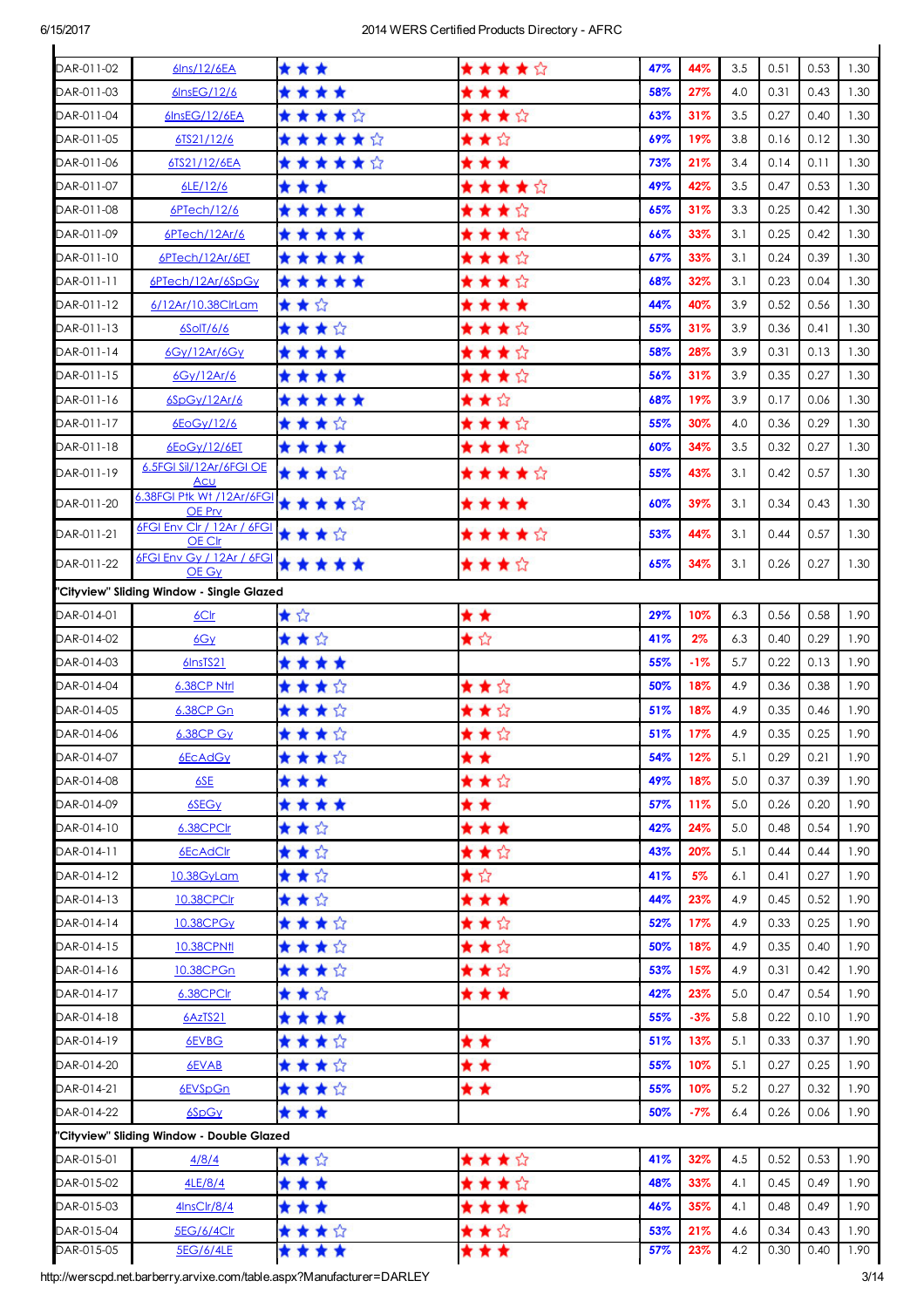| DAR-015-06 | 6TS21/6/4Clr                                  | *****   | * *       | 65% | 11% | 4.5 | 0.17 | 0.11 | 1.90 |
|------------|-----------------------------------------------|---------|-----------|-----|-----|-----|------|------|------|
| DAR-015-07 | 6TS21/6/4LE                                   | *****   | * *       | 68% | 13% | 4.2 | 0.15 | 0.10 | 1.90 |
| DAR-015-08 | 6EvanGy/6/4Clr                                | ****    | ★★☆       | 60% | 20% | 4.3 | 0.26 | 0.19 | 1.90 |
| DAR-015-09 | 4Clr/6/4ET                                    | * * *   | ****      | 46% | 35% | 4.1 | 0.48 | 0.49 | 1.90 |
| DAR-015-10 | 6TS21/6/4ET                                   | *****   | * *       | 66% | 13% | 4.3 | 0.17 | 0.12 | 1.90 |
| DAR-015-11 | 4FGI Mat/8Ar/6FGI OE Prv ★★★☆                 |         | ****      | 51% | 37% | 3.7 | 0.43 | 0.53 | 1.90 |
| DAR-015-12 | 4FGI Env Clr/8Ar/4FGI OE<br>Clr               | ★★★☆    | ****      | 52% | 36% | 3.7 | 0.42 | 0.53 | 1.90 |
| DAR-015-13 | 4FGI Env Gy /8Ar/4FGI OE<br>Gv                | ****    | ★★★☆      | 60% | 29% | 3.7 | 0.31 | 0.33 | 1.90 |
|            | "Cityview" Awning Window - Double Glazed      |         |           |     |     |     |      |      |      |
| DAR-016-01 | 6/12/6                                        | ★★☆     | ★ ★ ★ ★ ☆ | 44% | 47% | 4.8 | 0.47 | 0.47 | 0.25 |
| DAR-016-02 | 6LE/12/6                                      | * * *   | *****     | 50% | 50% | 4.3 | 0.41 | 0.44 | 0.25 |
| DAR-016-03 | 6InsClr/12/6EA                                | * * *   | *****     | 48% | 51% | 4.3 | 0.44 | 0.44 | 0.25 |
| DAR-016-04 | 6InsEG/12/6Clr                                | ****    | ****      | 57% | 36% | 4.8 | 0.28 | 0.35 | 0.25 |
| DAR-016-05 | 6InsEG/12/6EA                                 | ★★★★☆   | ****      | 61% | 40% | 4.3 | 0.25 | 0.32 | 0.25 |
| DAR-016-06 | 6InsTS21/12/6Clr                              | *****   | ★★★☆      | 66% | 30% | 4.6 | 0.16 | 0.10 | 0.25 |
| DAR-016-07 | 6TS21/12/6EA                                  | *****   | ★★★☆      | 69% | 32% | 4.3 | 0.14 | 0.09 | 0.25 |
| DAR-016-08 | 6GyLE/12Ar/6.38ClrLam                         | ★★★★☆   | ****      | 64% | 39% | 4.1 | 0.21 | 0.18 | 0.25 |
| DAR-016-09 | 6/12/6EVClr                                   | ★★★☆    | *****     | 50% | 48% | 4.4 | 0.40 | 0.37 | 0.25 |
| DAR-016-10 | 6EVClr/12/6                                   | ★★★☆    | ★★★★☆     | 52% | 47% | 4.4 | 0.38 | 0.37 | 0.25 |
| DAR-016-11 | 6TS21/12/6EVCIr                               | *****   | ★ ★ ★ ☆   | 67% | 33% | 4.4 | 0.15 | 0.09 | 0.25 |
| DAR-016-12 | 6SpGn/12/6EVCIr                               | ★★★★☆   | * * * *   | 61% | 38% | 4.4 | 0.23 | 0.28 | 0.25 |
| DAR-016-13 | 6SpGn/12/6                                    | ****    | ****      | 56% | 37% | 4.8 | 0.28 | 0.35 | 0.25 |
| DAR-016-14 | 6TS21Gn/12/6                                  | *****   | ★★★☆      | 65% | 30% | 4.6 | 0.16 | 0.10 | 0.25 |
| DAR-016-15 | 6.38ClrLam/12/6.38ClrLam ★ ★ ★                |         | ★★★★☆     | 46% | 46% | 4.7 | 0.44 | 0.46 | 0.25 |
| DAR-016-16 | 6.38GyLam/12Ar/6.38ClrLq★ ★ ★ ☆               |         | ★★★★☆     | 53% | 41% | 4.7 | 0.33 | 0.22 | 0.25 |
| DAR-016-17 | 6EVCIr/6Ar/6                                  | ★★★☆    | ★★★★☆     | 51% | 45% | 4.6 | 0.38 | 0.37 | 0.25 |
| DAR-016-18 | 6SpGy/6Ar/6                                   | ★★★★☆   | ★★★☆      | 63% | 28% | 4.9 | 0.18 | 0.05 | 0.25 |
| DAR-016-19 | 6/12Ar/10.38ClrLam                            | * * *   | *****     | 45% | 48% | 4.6 | 0.45 | 0.46 | 0.25 |
| DAR-016-20 | 6Gv/12Ar/6Gv                                  | ****    | ****      | 56% | 38% | 4.7 | 0.29 | 0.11 | 0.25 |
| DAR-016-21 | 6Gy/12Ar/6                                    | ★★★☆    | ****      | 55% | 40% | 4.7 | 0.31 | 0.22 | 0.25 |
| DAR-016-22 | 6SpGy/12Ar/6                                  | *****   | ****      | 55% | 40% | 4.7 | 0.17 | 0.05 | 0.25 |
| DAR-016-23 | 6.5FGI Sil/12Ar/6FGI OE<br><u>Acu</u>         | ****    | *****     | 64% | 30% | 4.0 | 0.37 | 0.47 | 0.25 |
| DAR-016-24 | 6.38FGI Ptk Wt / 12Ar/6FGI<br>OE Prv          | ****    | ★ ★ ★ ★ ☆ | 54% | 51% | 4.0 | 0.31 | 0.35 | 0.25 |
| DAR-016-25 | 6FGI Env Clr / 12Ar / 6FGI<br>OE Clr          | ★★★☆    | *****     | 58% | 47% | 4.0 | 0.39 | 0.47 | 0.25 |
| DAR-016-26 | 6FGI Env Gy / 12Ar / 6FGI<br>OE Gy            | ★★★★☆   | ★★★★☆     | 53% | 52% | 4.0 | 0.24 | 0.22 | 0.25 |
|            | "Cityview" Patio Sliding Door - Single Glazed |         |           |     |     |     |      |      |      |
| DAR-020-01 | 6.38CPNtl                                     | * * *   | ★★★☆      | 50% | 29% | 4.4 | 0.40 | 0.46 | 0.48 |
| DAR-020-02 | 6.38CPGn                                      | ★★★☆    | ★★★☆      | 51% | 29% | 4.3 | 0.40 | 0.55 | 0.48 |
| DAR-020-03 | 6.38CPGy                                      | ★★★☆    | * * *     | 51% | 28% | 4.3 | 0.39 | 0.30 | 0.48 |
| DAR-020-04 | 6TS21                                         | ****    | * *       | 56% | 7%  | 5.4 | 0.24 | 0.16 | 0.48 |
| DAR-020-05 | 6Gy                                           | ★★☆     | * *       | 38% | 10% | 6.1 | 0.45 | 0.32 | 0.48 |
| DAR-020-06 | 6Clr                                          | ★       | ★★☆       | 22% | 19% | 6.1 | 0.65 | 0.68 | 0.48 |
| DAR-020-07 | 6EVGy                                         | ★★★☆    | * * *     | 55% | 23% | 4.5 | 0.32 | 0.25 | 0.48 |
| DAR-020-08 | 6SolEGy                                       | ****    | * * *     | 58% | 21% | 4.4 | 0.28 | 0.23 | 0.48 |
| DAR-020-09 | 6SolECIr                                      | * * *   | ★★★☆      | 49% | 29% | 4.4 | 0.41 | 0.46 | 0.48 |
| DAR-020-10 | 6.38CPClr                                     | ★★☆     | ****      | 40% | 36% | 4.3 | 0.54 | 0.63 | 0.48 |
| DAR-020-11 | 6EVCIr                                        | ★★☆     | ★★★☆      | 43% | 32% | 4.5 | 0.49 | 0.51 | 0.48 |
| DAR-020-12 | 10.38GyLam                                    | ★★☆     | * *       | 39% | 13% | 5.9 | 0.46 | 0.33 | 0.48 |
| DAR-020-13 | 10.38CPClr                                    | ★★☆     | ★★★☆      | 43% | 35% | 4.3 | 0.51 | 0.61 | 0.48 |
| DAR-020-14 | 10.38CPGy                                     | ★ ★ ★ ☆ | ***       | 52% | 28% | 4.3 | 0.37 | 0.29 | 0.48 |

http://werscpd.net.barberry.arvixe.com/table.aspx?Manufacturer=DARLEY 4/14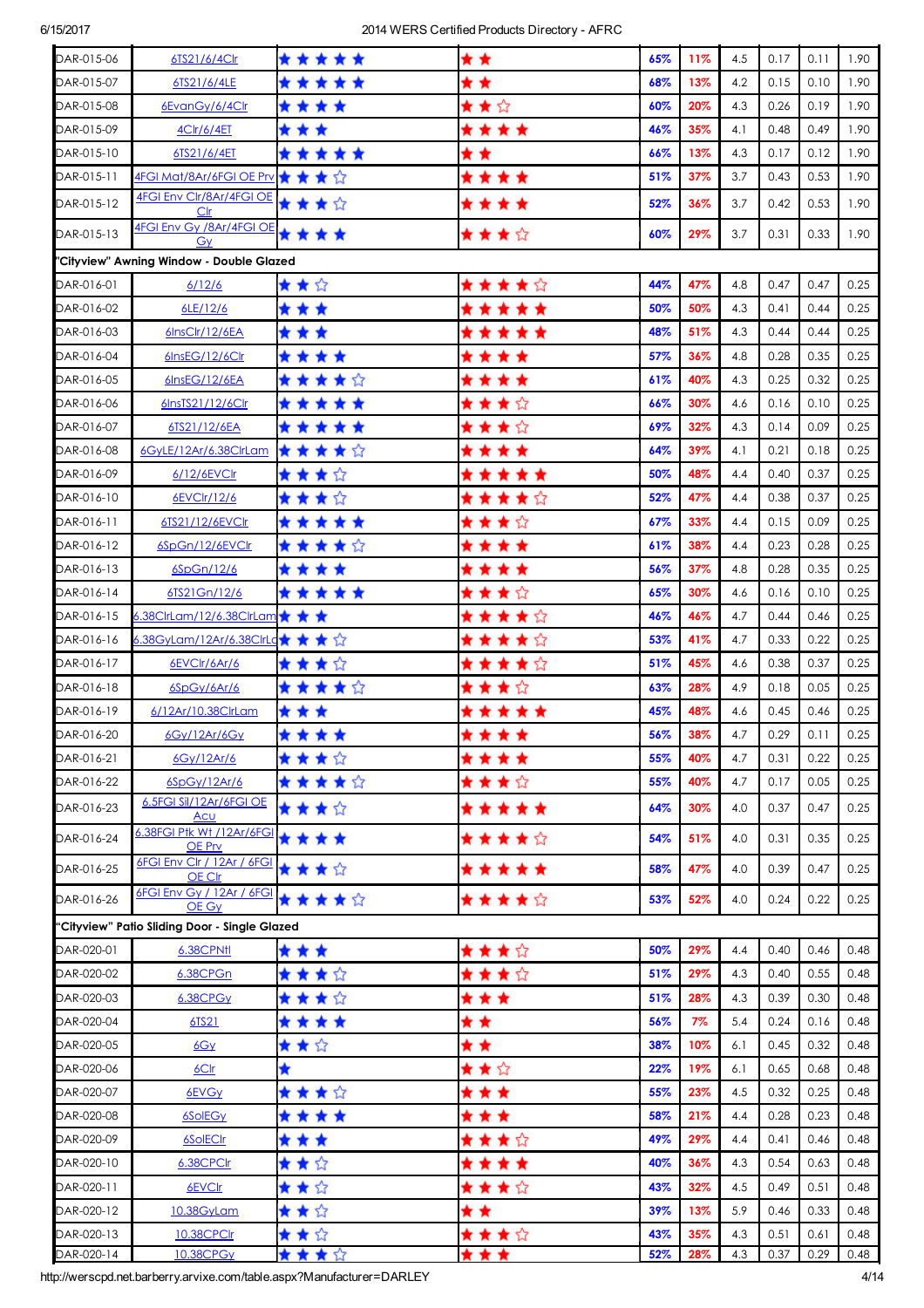| DAR-020-15 | 10.38CPNfl                                     | ★ ★ ★ ☆ | ★★★☆  | 51% | 29%    | 4.3 | 0.40 | 0.48 | 0.48  |
|------------|------------------------------------------------|---------|-------|-----|--------|-----|------|------|-------|
| DAR-020-16 | 6EVBGn                                         | ★★★☆    | * * * | 52% | 24%    | 4.6 | 0.36 | 0.44 | 0.48  |
| DAR-020-17 | 10.38CPGn                                      | ★★★☆    | * * * | 54% | 26%    | 4.3 | 0.35 | 0.50 | 0.48  |
| DAR-020-18 | 6AzTS21                                        | ****    | ★☆    | 57% | 6%     | 5.4 | 0.23 | 0.12 | 0.48  |
| DAR-020-19 | 6EVAB                                          | ****    | ★★☆   | 57% | 20%    | 4.6 | 0.29 | 0.30 | 0.48  |
| DAR-020-20 | 6EVSpGn                                        | ****    | ★★☆   | 56% | 20%    | 4.6 | 0.30 | 0.38 | 0.48  |
|            | "Cityview" Patio Stacking Door - Single Glazed |         |       |     |        |     |      |      |       |
| DAR-021-01 | 6.38CPNtl                                      | * * *   | * * * | 47% | 24%    | 4.8 | 0.41 | 0.46 | 1.23  |
| DAR-021-02 | 6.38CPGn                                       | * * *   | * * * | 48% | 24%    | 4.7 | 0.41 | 0.56 | 1.23  |
| DAR-021-03 | 6.38CPGy                                       | * * *   | * * * | 48% | 23%    | 4.7 | 0.40 | 0.31 | 1.23  |
| DAR-021-04 | 6TS21                                          | ****    | ★☆    | 54% | $1\%$  | 5.7 | 0.25 | 0.16 | 1.23  |
| DAR-021-05 | 6Gy                                            | * *     | ★☆    | 36% | 4%     | 6.4 | 0.46 | 0.33 | 1.23  |
| DAR-021-06 | 6C                                             | ★       | * *   | 19% | 14%    | 6.4 | 0.66 | 0.70 | 1.23  |
| DAR-021-07 | 6EVGy                                          | ★★★☆    | ★★☆   | 52% | 18%    | 4.9 | 0.33 | 0.25 | 1.23  |
| DAR-021-08 | <b>6SolEGy</b>                                 | ★★★☆    | ★★☆   | 55% | 16%    | 4.8 | 0.29 | 0.24 | 1.23  |
| DAR-021-09 | <b>6SolECIr</b>                                | * * *   | * * * | 47% | 24%    | 4.8 | 0.42 | 0.47 | 1.23  |
| DAR-021-10 | 6.38CPClr                                      | * *     | ★★★☆  | 38% | 31%    | 4.7 | 0.55 | 0.65 | 1.23  |
| DAR-021-11 | 6EVCIr                                         | ★★☆     | * * * | 41% | 27%    | 4.9 | 0.50 | 0.53 | 1.23  |
| DAR-021-12 | 10.38GyLam                                     | * *     | * *   | 36% | 8%     | 6.2 | 0.47 | 0.33 | 1.23  |
| DAR-021-13 | 10.38CPNfl                                     | * * *   | * * * | 50% | 27%    | 4.5 | 0.40 | 0.49 | 1.23  |
| DAR-021-14 | 10.38CPGy                                      | ★★★☆    | * * * | 51% | 26%    | 4.5 | 0.38 | 0.30 | 1.23  |
| DAR-021-15 | 10.38CPClr                                     | ★★☆     | ★★★☆  | 42% | 33%    | 4.5 | 0.51 | 0.63 | 1.23  |
| DAR-021-16 | 10.38CPGn                                      | ★★★☆    | * * * | 53% | 24%    | 4.5 | 0.35 | 0.51 | 1.23  |
| DAR-021-17 | 6AzTS21                                        | ****    | ★☆    | 56% | 3%     | 5.5 | 0.23 | 0.12 | 1.23  |
| DAR-021-18 | 6SpGy                                          | * * *   |       | 49% | $-3%$  | 6.2 | 0.28 | 0.07 | 1.23  |
| DAR-021-19 | 6EVEvrGn                                       | ★★★☆    | ★★☆   | 55% | 18%    | 4.7 | 0.30 | 0.39 | 1.23  |
|            | "Cityview" Double Hung Window - Single Glazed  |         |       |     |        |     |      |      |       |
| DAR-022-01 | 6.38CPNtl                                      | * * *   | ★★☆   | 47% | 19%    | 4.8 | 0.41 | 0.45 | 4.28  |
| DAR-022-02 | 6.38CPGn                                       | ***     | ★★☆   | 48% | 19%    | 4.8 | 0.40 | 0.55 | 4.28  |
| DAR-022-03 | 6.38CPGy                                       | ***     | ★ ★ ☆ | 48% | 19%    | 4.8 | 0.39 | 0.30 | 4.28  |
| DAR-022-04 | 6TS21                                          | ★★★☆    |       | 53% | -3%    | 5.8 | 0.24 | 0.16 | 4.28  |
| DAR-022-05 | 6Gy                                            | * *     | ★☆    | 36% | 0%     | 6.5 | 0.45 | 0.32 | 4.28  |
| DAR-022-06 | 6C <sub>1</sub>                                | ★       | * *   | 20% | 9%     | 6.5 | 0.65 | 0.68 | 4.28  |
| DAR-022-07 | 6EVGy                                          | ★★★☆    | * *   | 52% | 14%    | 4.9 | 0.33 | 0.25 | 4.28  |
| DAR-022-08 | <b>6SolEGy</b>                                 | ★★★☆    | * *   | 55% | 12%    | 4.9 | 0.29 | 0.23 | 4.28  |
| DAR-022-09 | 6SolECIr                                       | * * *   | ★★☆   | 46% | 19%    | 4.9 | 0.42 | 0.46 | 4.28  |
| DAR-022-10 | 6.38CPClr                                      | * *     | * * * | 37% | 27%    | 4.8 | 0.54 | 0.63 | 4.28  |
| DAR-022-11 | 6EVCIr                                         | ★★☆     | * * * | 40% | 23%    | 5.0 | 0.50 | 0.52 | 4.28  |
| DAR-022-12 | 6.38CPClr                                      | * *     | * * * | 38% | 28%    | 4.7 | 0.54 | 0.63 | 4.28  |
| DAR-022-13 | 6.38VLam                                       | ★☆      | * *   | 24% | 12%    | 6.2 | 0.62 | 0.67 | 4.28  |
| DAR-022-14 | 6AzTS21                                        | ★★★☆    |       | 54% | $-4%$  | 5.8 | 0.24 | 0.12 | 4.28  |
| DAR-022-15 | 6AB                                            | ★★☆     |       | 39% | $-2%$  | 6.4 | 0.42 | 0.40 | 4.28  |
| DAR-022-16 | 6EvrGn                                         | ★★☆     |       | 38% | $-2%$  | 6.4 | 0.42 | 0.51 | 4.28  |
| DAR-022-17 | 6SpGy                                          | * * *   |       | 47% | $-10%$ | 6.4 | 0.29 | 0.07 | 4.28  |
| DAR-022-18 | 6EVBz                                          | ***     | ★★☆   | 49% | 15%    | 5.0 | 0.37 | 0.29 | 4.28  |
|            | "Cityview" Louvre Window - Single Glazed       |         |       |     |        |     |      |      |       |
| DAR-025-01 | 6C <sub>lr</sub>                               | ★☆      | ★     | 30% | 4%     | 6.4 | 0.53 | 0.56 | 12.74 |
| DAR-025-02 | 6Bz                                            | ★★☆     |       | 40% | $-2%$  | 6.4 | 0.41 | 0.31 | 12.74 |
| DAR-025-03 | 6EVCIr                                         | ★★☆     | ★☆    | 45% | 14%    | 5.2 | 0.41 | 0.43 | 12.74 |
| DAR-025-04 | 6EVSG                                          | ★★★☆    | ★     | 56% | 4%     | 5.2 | 0.25 | 0.31 | 12.74 |
| DAR-025-05 | 6SC                                            | ★★☆     |       | 44% | $-6%$  | 6.4 | 0.35 | 0.42 | 12.74 |

http://werscpd.net.barberry.arvixe.com/table.aspx?Manufacturer=DARLEY 5/14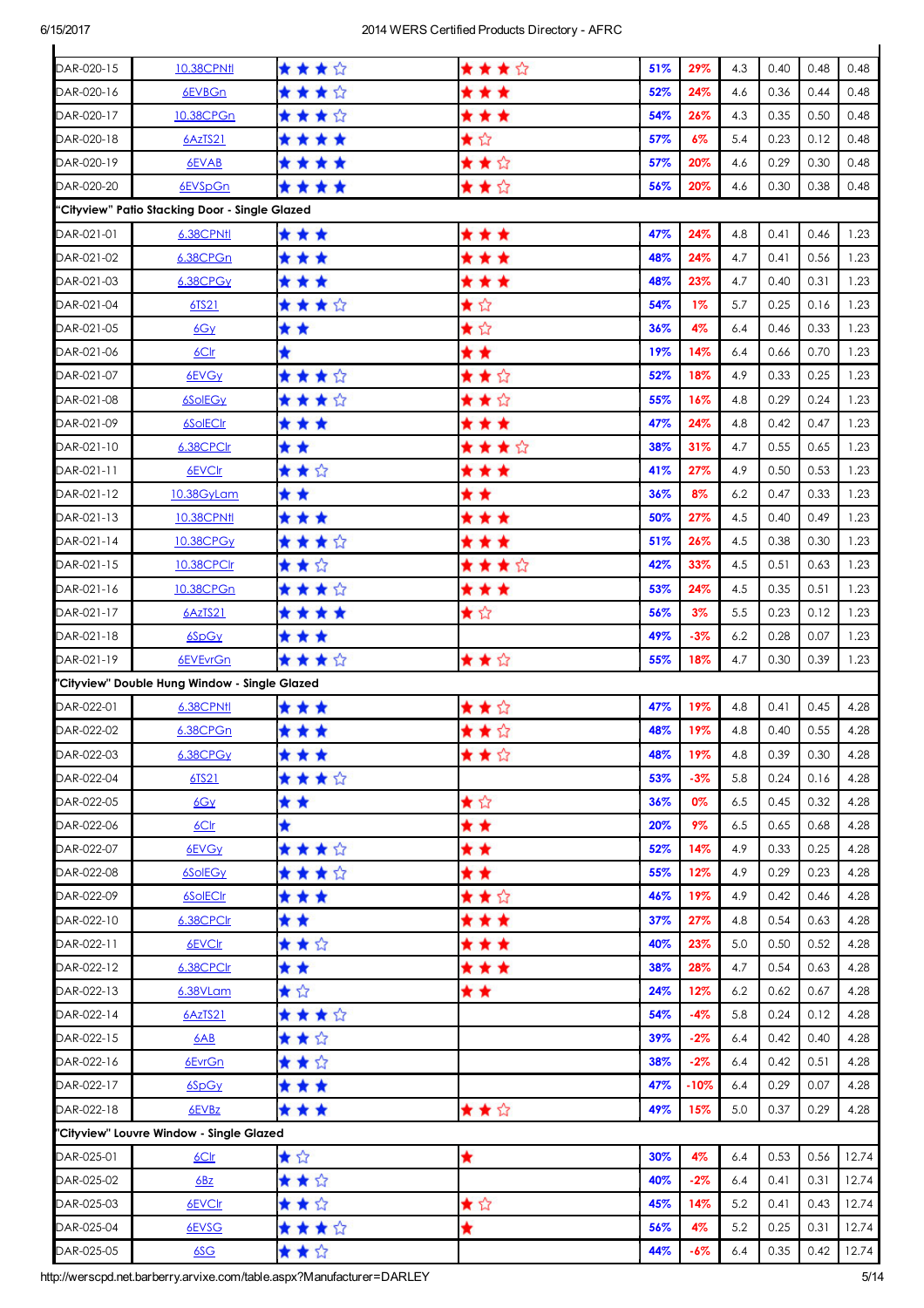| DAR-025-06 | 6Gn                                              | ★★☆     |         | 40% | $-3%$ | 6.4 | 0.40 | 0.48 | 12.74 |
|------------|--------------------------------------------------|---------|---------|-----|-------|-----|------|------|-------|
| DAR-025-07 | 6Gy                                              | ★★☆     |         | 41% | $-4%$ | 6.4 | 0.38 | 0.26 | 12.74 |
| DAR-025-08 | 6ET                                              | ★★☆     | * *     | 43% | 18%   | 5.1 | 0.45 | 0.51 | 12.74 |
|            | KlassicView 76mm Awning Window - Single Glazed   |         |         |     |       |     |      |      |       |
| DAR-027-01 | 6.38CPClr                                        | * *     | ★★★★☆   | 38% | 44%   | 5.2 | 0.52 | 0.58 | 0.35  |
| DAR-027-02 | 10.38CPClr                                       | ★★☆     | ★★★★☆   | 40% | 44%   | 5.1 | 0.49 | 0.56 | 0.35  |
| DAR-027-03 | 10.38EVSpGn                                      | ★★★☆    | ★★★☆    | 53% | 31%   | 5.2 | 0.30 | 0.34 | 0.35  |
| DAR-027-04 | <b>10.38EVGy</b>                                 | ★ ★ ★ ☆ | ★★★☆    | 52% | 33%   | 5.2 | 0.32 | 0.22 | 0.35  |
| DAR-027-05 | 10.38CPGy                                        | * * *   | * * * * | 49% | 37%   | 5.1 | 0.37 | 0.27 | 0.35  |
| DAR-027-06 | 10.38GyLam                                       | * *     | * * *   | 37% | 24%   | 6.4 | 0.45 | 0.29 | 0.35  |
| DAR-027-07 | 10.38ClrLam                                      | ★☆      | ★★★☆    | 29% | 29%   | 6.4 | 0.56 | 0.60 | 0.35  |
| DAR-027-08 | 10.38VLamSGn                                     | ★★☆     | * * *   | 41% | 21%   | 6.4 | 0.39 | 0.46 | 0.35  |
| DAR-027-09 | 6.38ClrLam                                       | ★☆      | ★★★☆    | 24% | 30%   | 6.5 | 0.60 | 0.63 | 0.35  |
| DAR-027-10 | 6.38CPGy                                         | * * *   | ****    | 47% | 37%   | 5.2 | 0.39 | 0.27 | 0.35  |
| DAR-027-11 | 6.38CPNfl                                        | * * *   | ****    | 46% | 38%   | 5.2 | 0.40 | 0.42 | 0.35  |
| DAR-027-12 | 6.38CPGn                                         | * * *   | * * * * | 47% | 38%   | 5.2 | 0.39 | 0.50 | 0.35  |
| DAR-027-13 | 6.38TransLam                                     | * * *   | ★★☆     | 45% | 15%   | 6.5 | 0.32 | 0.23 | 0.35  |
| DAR-027-14 | 6.38GyLam                                        | * *     | * * *   | 35% | 23%   | 6.5 | 0.47 | 0.30 | 0.35  |
| DAR-027-15 | 6EVCIr                                           | ★★☆     | ****    | 40% | 40%   | 5.3 | 0.48 | 0.48 | 0.35  |
| DAR-027-16 | 6AZTS21                                          | ★★★☆    | ★★☆     | 53% | 18%   | 6.0 | 0.24 | 0.11 | 0.35  |
| DAR-027-17 | 6EVBIGn                                          | * * *   | ****    | 48% | 34%   | 5.3 | 0.36 | 0.40 | 0.35  |
| DAR-027-18 | 6EVSpGn                                          | ★★★☆    | ★★★☆    | 52% | 30%   | 5.4 | 0.30 | 0.35 | 0.35  |
| DAR-027-19 | 6ET                                              | * *     | ★★★★☆   | 37% | 44%   | 5.2 | 0.52 | 0.57 | 0.35  |
| DAR-027-20 | 6SnClr                                           | ★★☆     | * * * * | 41% | 37%   | 5.5 | 0.46 | 0.48 | 0.35  |
| DAR-027-21 | 6.38SnClr                                        | ★★☆     | * * * * | 42% | 37%   | 5.5 | 0.45 | 0.48 | 0.35  |
| DAR-027-22 | 6.38SnGy                                         | * * *   | ★★★☆    | 48% | 31%   | 5.5 | 0.35 | 0.23 | 0.35  |
| DAR-027-23 | 6EVGy                                            | ★★★☆    | ★★★☆    | 50% | 32%   | 5.3 | 0.33 | 0.23 | 0.35  |
| DAR-027-24 | 5Clr                                             | ★       | ★★★☆    | 23% | 29%   | 6.6 | 0.61 | 0.62 | 0.35  |
| DAR-027-25 | 5Gy                                              | * *     | * * *   | 35% | 22%   | 6.6 | 0.47 | 0.33 | 0.35  |
| DAR-027-26 | 5SpGy                                            | * * *   | ★★☆     | 46% | 13%   | 6.6 | 0.30 | 0.09 | 0.35  |
| DAR-027-27 | 4Clr                                             | ★       | ★★★☆    | 21% | 30%   | 6.7 | 0.63 | 0.63 | 0.35  |
| DAR-027-28 | 4Gy                                              | * *     | * * *   | 32% | 23%   | 6.7 | 0.50 | 0.39 | 0.35  |
| DAR-027-29 | 4SnClr                                           | ★★☆     | * * * * | 40% | 37%   | 5.6 | 0.46 | 0.48 | 0.35  |
|            | Klassic View 76mm Awning Window - Double Glazed  |         |         |     |       |     |      |      |       |
| DAR-028-01 | 4Clr/8/4Clr                                      | * *     | ★★★★★☆  | 38% | 55%   | 4.5 | 0.56 | 0.56 | 0.35  |
| DAR-028-02 | 4Clr/8/4ET                                       | ***     | ★★★★★☆  | 45% | 57%   | 4.0 | 0.49 | 0.52 | 0.35  |
| DAR-028-03 | 638CPClr/6/4Clr                                  | ***     | *****   | 47% | 53%   | 4.2 | 0.46 | 0.52 | 0.35  |
| DAR-028-04 | 6.38CPGy/6/4Clr                                  | ****    | ★★★★☆   | 55% | 46%   | 4.2 | 0.34 | 0.25 | 0.35  |
| DAR-028-05 | 6.38CPNtl/6/4Clr                                 | ★★★☆    | ★★★★☆   | 54% | 47%   | 4.2 | 0.35 | 0.37 | 0.35  |
| DAR-028-06 | 6TS21/6/4Clr                                     | *****   | * * * * | 63% | 34%   | 4.5 | 0.20 | 0.13 | 0.35  |
| DAR-028-07 | 6TS21/6/4ET                                      | *****   | * * * * | 66% | 36%   | 4.2 | 0.18 | 0.12 | 0.35  |
| DAR-028-08 | 6EVGy/6/4Clr                                     | ****    | ★★★★☆   | 59% | 42%   | 4.3 | 0.28 | 0.21 | 0.35  |
| DAR-028-09 | 6SpGn/6/4Clr                                     | ****    | ****    | 54% | 41%   | 4.6 | 0.33 | 0.42 | 0.35  |
| DAR-028-10 | <u>5Clr/6/5Clr</u>                               | ★★☆     | *****   | 39% | 52%   | 4.6 | 0.53 | 0.55 | 0.35  |
| DAR-028-11 | 4Sn/8/4Clr                                       | ****    | *****   | 51% | 51%   | 4.2 | 0.40 | 0.43 | 0.35  |
| DAR-028-12 | 4SpGn/8/4ET                                      | ****    | ★★★★☆   | 57% | 47%   | 4.1 | 0.33 | 0.43 | 0.35  |
| DAR-028-13 | 4FGI Mat /8Ar/6FGI OE<br>Prv                     | * * *   | ★★★★★☆  | 49% | 60%   | 3.7 | 0.46 | 0.56 | 0.35  |
| DAR-028-14 | <b>4FGI Env Clr/8Ar/4FGI OE</b><br>Clr           | ***     | ★★★★★☆  | 50% | 59%   | 3.7 | 0.45 | 0.56 | 0.35  |
| DAR-028-15 | 4FGI Env Gy/8Ar/4FGI OE<br>Gy                    | ****    | *****   | 58% | 53%   | 3.7 | 0.33 | 0.35 | 0.35  |
|            | Klassic View 76mm Sliding Window - Single Glazed |         |         |     |       |     |      |      |       |
| DAR-029-01 | 6.38CPCIr                                        | * *     | ***     | 38% | 27%   | 4.8 | 0.54 | 0.62 | 3.07  |

http://werscpd.net.barberry.arvixe.com/table.aspx?Manufacturer=DARLEY 6/14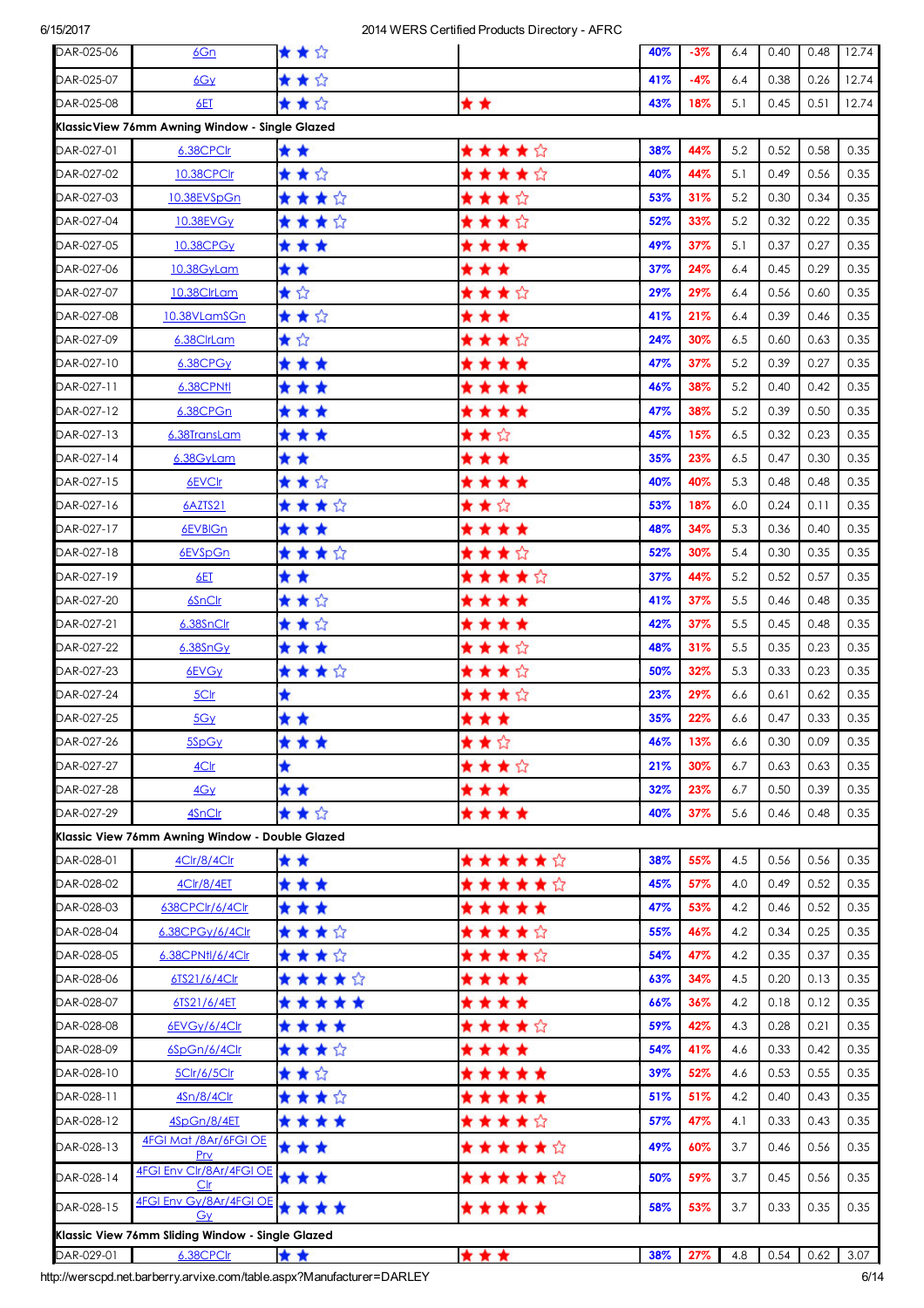| DAR-029-02                                                                                                   | 10.38CPClr                                           | ★★☆      | * * *        | 41%        | 27%        | 4.8        | 0.50         | 0.60         | 3.07         |
|--------------------------------------------------------------------------------------------------------------|------------------------------------------------------|----------|--------------|------------|------------|------------|--------------|--------------|--------------|
| DAR-029-03                                                                                                   | 10.38CPGy                                            | * * *    | ★★☆          | 50%        | 20%        | 4.8        | 0.37         | 0.29         | 3.07         |
| DAR-029-04                                                                                                   | <u>10.38ClrLam</u>                                   | ★☆       | * *          | 27%        | 11%        | 6.3        | 0.58         | 0.65         | 3.07         |
| DAR-029-05                                                                                                   | 10.38GyLam                                           | * *      | ★☆           | 37%        | 5%         | 6.3        | 0.46         | 0.31         | 3.07         |
| DAR-029-06                                                                                                   | 10.38EVG <sub>Y</sub>                                | ★★★☆     | ★★☆          | 53%        | 14%        | 4.9        | 0.32         | 0.24         | 3.07         |
| DAR-029-07                                                                                                   | 10.38EVSGn                                           | ★★★☆     | ★★☆          | 54%        | 16%        | 4.8        | 0.31         | 0.45         | 3.07         |
| DAR-029-08                                                                                                   | 10.38VLamSGn                                         | ★★☆      | ★☆           | 40%        | $1\%$      | 6.3        | 0.40         | 0.49         | 3.07         |
| DAR-029-09                                                                                                   | 6.38ClrLam                                           | ★        | * *          | 22%        | 11%        | 6.4        | 0.63         | 0.67         | 3.07         |
| DAR-029-10                                                                                                   | 6.38CPG <sub>Y</sub>                                 | * * *    | ★★☆          | 48%        | 20%        | 4.8        | 0.40         | 0.29         | 3.07         |
| DAR-029-11                                                                                                   | 6.38CPNtl                                            | ***      | ★★☆          | 47%        | 20%        | 4.9        | 0.41         | 0.45         | 3.07         |
| DAR-029-12                                                                                                   | 6.38CPGn                                             | * * *    | ★★☆          | 48%        | 20%        | 4.9        | 0.40         | 0.53         | 3.07         |
| DAR-029-13                                                                                                   | 6.38TransLam                                         | * * *    |              | 45%        | -5%        | 6.4        | 0.33         | 0.25         | 3.07         |
| DAR-029-14                                                                                                   | 6.38GyLam                                            | * *      | ★☆           | 34%        | 4%         | 6.4        | 0.48         | 0.32         | 3.07         |
| DAR-029-15                                                                                                   | 6EVGy                                                | ★★★☆     | * *          | 52%        | 14%        | 5.0        | 0.33         | 0.24         | 3.07         |
| DAR-029-16                                                                                                   | 6AzTS21                                              | ★ ★ ★ ☆  |              | 54%        | $-2%$      | 5.8        | 0.24         | 0.12         | 3.07         |
| DAR-029-17                                                                                                   | 6EVBIGn                                              | * * *    | ★★☆          | 49%        | 16%        | 5.0        | 0.36         | 0.43         | 3.07         |
| DAR-029-18                                                                                                   | 6EVSpGn                                              | ****     | * *          | 53%        | 12%        | 5.0        | 0.30         | 0.37         | 3.07         |
| DAR-029-19                                                                                                   | 6EVClr                                               | ★★☆      | * * *        | 40%        | 23%        | 5.0        | 0.50         | 0.52         | 3.07         |
| DAR-029-20                                                                                                   | <u>6ET</u>                                           | * *      | * * *        | 37%        | 28%        | 4.9        | 0.55         | 0.62         | 3.07         |
| DAR-029-21                                                                                                   | 6.38SnClr                                            | ★★☆      | ★★☆          | 42%        | 19%        | 5.1        | 0.46         | 0.51         | 3.07         |
| DAR-029-22                                                                                                   | 6.38SnGy                                             | * * *    | * *          | 49%        | 13%        | 5.1        | 0.35         | 0.24         | 3.07         |
| DAR-029-23                                                                                                   | 6SnClr                                               | ★★☆      | ★★☆          | 41%        | 19%        | 5.2        | 0.47         | 0.51         | 3.07         |
| DAR-029-24                                                                                                   | 5Clr                                                 | ★        | * *          | 20%        | 11%        | 6.5        | 0.65         | 0.67         | 3.07         |
| DAR-029-25                                                                                                   | 5Gy                                                  | * *      | ★☆           | 34%        | $3\%$      | 6.5        | 0.48         | 0.36         | 3.07         |
| DAR-029-26                                                                                                   | 5SpGy                                                | ***      |              | 46%        | -7%        | 6.5        | 0.30         | 0.09         | 3.07         |
| DAR-029-27                                                                                                   | 4Clr                                                 | ★        | * *          | 18%        | 11%        | 6.5        | 0.66         | 0.68         | 3.07         |
| DAR-029-28                                                                                                   | 4Gy                                                  | ★☆       | ★☆           | 31%        | 5%         | 6.5        | 0.52         | 0.42         | 3.07         |
| DAR-029-29                                                                                                   | 4SnClr                                               | ★★☆      | ★★☆          | 40%        | 19%        | 5.3        | 0.48         | 0.52         | 3.07         |
|                                                                                                              | Klassic View 76mm Sliding Window - Double Glazed     |          |              |            |            |            |              |              |              |
| DAR-030-01                                                                                                   | 4Clr/8/4Clr                                          | * *      |              | 36%        | 36%        | 4.3        | 0.59         | 0.61         | 3.07         |
| DAR-030-02                                                                                                   |                                                      |          | ****         | 42%        | 40%        | 3.8        | 0.55         | 0.56         | 3.07         |
|                                                                                                              | 4Clr/8/4ET<br>6.38CPClr/6/4Clr                       | ★★☆      | * * * *      |            |            |            |              |              | 3.07         |
| DAR-030-03                                                                                                   |                                                      | * * *    | ★★★☆         | 46%        | 35%        | 4.0        | 0.48         | 0.56         |              |
| DAR-030-04                                                                                                   | 6.38CPGy/6/4Clr                                      | ★★★☆     | * * *        | 55%        | 27%        | 4.0        | 0.35         | 0.26         | 3.07         |
| DAR-030-05                                                                                                   | 6.38CPNtl/6/4Clr                                     | ****     | * * *        | 54%        | 28%        | 4.0        | 0.36         | 0.40         | 3.07         |
| DAR-030-06                                                                                                   | 6TS21/6/4Clr                                         | *****    | * *          | 64%        | 14%        | 4.3        | 0.20         | 0.14         | 3.07         |
| DAR-030-07                                                                                                   | 6TS21/6/4ET                                          | *****    | ★★☆          | 66%        | 16%        | 4.0        | 0.18         | 0.13         | 3.07         |
| DAR-030-08                                                                                                   | 6EVGy/6/4Clr                                         | ****     | * * *        | 59%        | 23%        | 4.1        | 0.29         | 0.22         | 3.07         |
| DAR-030-09                                                                                                   | 6SGn/6/4Clr                                          | ★★★☆     | ★★☆          | 54%        | 21%        | 4.4        | 0.34         | 0.45         | 3.07         |
| DAR-030-10                                                                                                   | 5Clr/6/5Clr                                          | * *      | ★★★☆         | 38%        | 33%        | 4.5        | 0.56         | 0.60         | 3.07         |
|                                                                                                              |                                                      |          |              |            |            |            |              | 0.47         | 3.07         |
|                                                                                                              | 4SnClr/8/4Clr                                        | ★★★☆     | ★★★☆         | 51%        | 32%        | 4.0        | 0.42         |              |              |
|                                                                                                              | 4SpGn/8/4ET                                          | ****     | * * *        | 57%        | 28%        | 3.9        | 0.33         | 0.45         | 3.07         |
|                                                                                                              | 4FGI Mat/8Ar/6FGI OE Prv ★ ★ ★                       |          | ★★★★☆        | 49%        | 42%        | 3.4        | 0.48         | 0.61         | 3.07         |
|                                                                                                              | 4FGI Env Clr/8Ar/4FGI OE<br>Clr                      | * * *    | * * * *      | 49%        | 41%        | 3.4        | 0.47         | 0.60         | 3.07         |
|                                                                                                              | <b>4FGI Env Gy/8Ar/4FGI OE</b>                       | ****     | ★★★☆         | 59%        | 34%        | 3.4        | 0.34         | 0.38         | 3.07         |
|                                                                                                              | Gy<br>Klassic View 76mm Fixed Window - Single Glazed |          |              |            |            |            |              |              |              |
|                                                                                                              | 6.38CPClr                                            |          |              | 33%        | 42%        | 4.3        | 0.63         | 0.74         | 0.00         |
|                                                                                                              | 10.38CPClr                                           | * *      | ★★★★☆        | 37%        | 41%        | 4.2        | 0.59         | 0.71         | 0.00         |
|                                                                                                              |                                                      | * *      | * * * *      |            |            |            |              |              |              |
| DAR-030-11<br>DAR-030-12<br>DAR-030-13<br>DAR-030-14<br>DAR-030-15<br>DAR-031-01<br>DAR-031-02<br>DAR-031-03 | <b>10.38CPGy</b>                                     | ***      | ★★★☆         | 49%        | 33%        | 4.2        | 0.44         | 0.34         | 0.00         |
| DAR-031-04<br>DAR-031-05                                                                                     | 10.38ClrLam<br>10.38GyLam                            | ★<br>* * | * * *<br>★★☆ | 19%<br>32% | 22%<br>16% | 6.0<br>6.0 | 0.68<br>0.54 | 0.77<br>0.37 | 0.00<br>0.00 |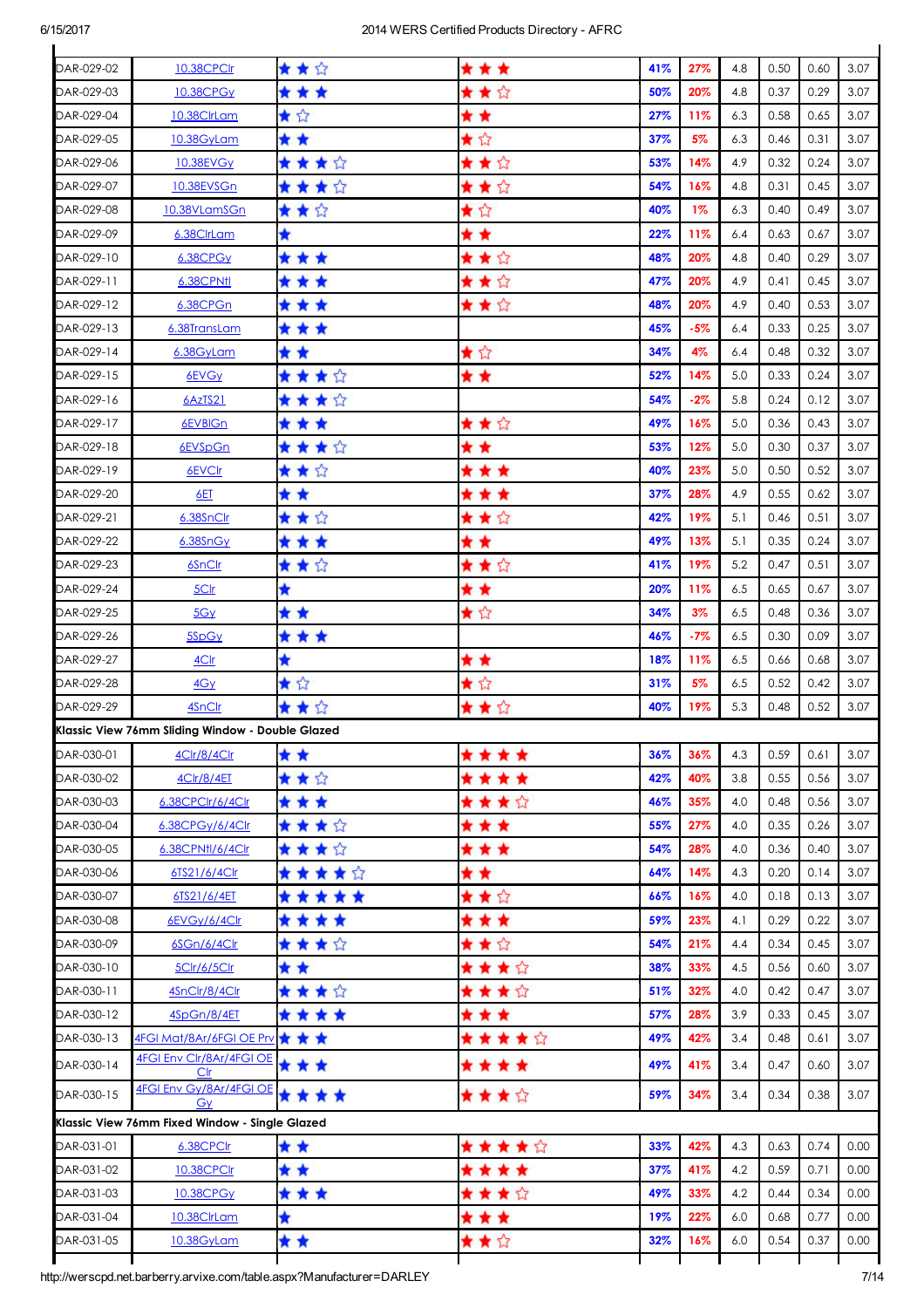| DAR-031-06<br>DAR-031-07 | 10.38EVG <sub>v</sub><br>10.38EVSGn            | ****    | * * *      | 53%<br>53% | 27%<br>29% | 4.4<br>4.2 | 0.37<br>0.36 | 0.28<br>0.53 | 0.00<br>0.00 |
|--------------------------|------------------------------------------------|---------|------------|------------|------------|------------|--------------|--------------|--------------|
| DAR-031-08               | 10.38VLamSGn                                   | * *     | ★★☆<br>* * | 37%        | 13%        | 6.0        | 0.47         | 0.58         | 0.00         |
| DAR-031-09               | 6.38ClrLam                                     | ☆       | * * *      | 12%        | 23%        | 6.1        | 0.74         | 0.80         | 0.00         |
| DAR-031-10               | 6.38CPG <sub>Y</sub>                           | * * *   | ★★★☆       | 46%        | 34%        | 4.3        | 0.46         | 0.35         | 0.00         |
| DAR-031-11               | 6.38CPNtl                                      | * * *   | ★★★☆       | 45%        | 34%        | 4.3        | 0.48         | 0.53         | 0.00         |
| DAR-031-12               | 6.38CPGn                                       | * * *   | ★★★☆       | 46%        | 34%        | 4.3        | 0.47         | 0.64         | 0.00         |
| DAR-031-13               | 6.38TransLam                                   | ★★☆     | ★☆         | 43%        | 6%         | 6.1        | 0.38         | 0.30         | 0.00         |
| DAR-031-14               | 6.38GyLam                                      | ★☆      | ★★☆        | 29%        | 16%        | 6.1        | 0.57         | 0.38         | 0.00         |
| DAR-031-15               | 6EVCIr                                         | * *     | ****       | 36%        | 38%        | 4.4        | 0.59         | 0.61         | 0.00         |
| DAR-031-16               | <u>6AZTS21</u>                                 | ★★★☆    | * *        | 54%        | 9%         | 5.4        | 0.27         | 0.14         | 0.00         |
| DAR-031-17               | 6EVBIGn                                        | * * *   | ★★★☆       | 48%        | 30%        | 4.4        | 0.42         | 0.51         | 0.00         |
| DAR-031-18               | 6EVSpGn                                        | ★★★☆    | * * *      | 53%        | 25%        | 4.5        | 0.35         | 0.44         | 0.00         |
| DAR-031-19               | 6EnTech                                        | * *     | ★★★★☆      | 32%        | 42%        | 4.3        | 0.64         | 0.73         | 0.00         |
| DAR-031-20               | 6SnClr                                         | * *     | ★★★☆       | 37%        | 33%        | 4.7        | 0.55         | 0.61         | 0.00         |
| DAR-031-21               | 6.38SnClr                                      | ★★☆     | * * * *    | 40%        | 35%        | 4.5        | 0.54         | 0.61         | 0.00         |
| DAR-031-22               | 6.38SnGy                                       | * * *   | * * *      | 48%        | 26%        | 4.6        | 0.41         | 0.29         | 0.00         |
| DAR-031-23               | 6EVGy                                          | ★★★☆    | * * *      | 51%        | 27%        | 4.4        | 0.39         | 0.29         | 0.00         |
| DAR-031-24               | 5Clr                                           | ☆       | * * *      | 10%        | 23%        | 6.2        | 0.76         | 0.80         | 0.00         |
| DAR-031-25               | 5Gy                                            | ★☆      | ★★☆        | 29%        | 14%        | 6.2        | 0.57         | 0.43         | 0.00         |
| DAR-031-26               | 5SpGy                                          | * * *   | ★☆         | 45%        | $3\%$      | 6.2        | 0.35         | 0.11         | 0.00         |
| DAR-031-27               | <u>4Clr</u>                                    | ☆       | * * *      | 7%         | 23%        | 6.2        | 0.78         | 0.80         | 0.00         |
| DAR-031-28               | 4Gy                                            | ★☆      | ★★☆        | 25%        | 16%        | 6.2        | 0.61         | 0.50         | 0.00         |
| DAR-031-29               | 4SnClr                                         | * *     | ★★★☆       | 36%        | 33%        | 4.7        | 0.56         | 0.62         | 0.00         |
|                          | Klassic View 76mm Fixed Window - Double Glazed |         |            |            |            |            |              |              |              |
| DAR-032-01               | 4/8/4                                          | ★★☆     | ★ ★ ★ ★ ☆  | 40%        | 47%        | 3.6        | 0.58         | 0.54         | 0.00         |
| DAR-032-02               | 4Clr/8/4ET                                     | * * *   | *****      | 46%        | 52%        | 3.0        | 0.54         | 0.50         | 0.00         |
| DAR-032-03               | 6.38CPClr/6/4Clr                               | ★★☆     | *****      | 43%        | 50%        | 3.3        | 0.57         | 0.66         | 0.00         |
| DAR-032-04               | 6.38CPGy/6/4Clr                                | ★★★☆    | ★★★★☆      | 55%        | 41%        | 3.3        | 0.41         | 0.32         | 0.00         |
| DAR-032-05               | 6.38CPN11/6/4Clr                               | ★★★☆    | *****      | 54%        | 42%        | 3.4        | 0.42         | 0.48         | 0.00         |
| DAR-032-06               | 6TS21/6/4Clr                                   | *****   | * * *      | 65%        | 27%        | 3.7        | 0.23         | 0.17         | 0.00         |
| DAR-032-07               | 6TS21/6/4ET                                    | *****   | ★★★☆       | 68%        | 29%        | 3.3        | 0.21         | 0.16         | 0.00         |
| DAR-032-08               | 6EVGy/6/4Clr                                   | ****    | ****       | 59%        | 37%        | 3.4        | 0.34         | 0.26         | 0.00         |
| DAR-032-09               | 6SpGn/6/4Clr                                   | ****    | ★★★☆       | 53%        | 35%        | 3.9        | 0.39         | 0.54         | 0.00         |
| DAR-032-10               | 5Clr/6/5Clr                                    | * *     | *****      | 32%        | 48%        | 3.9        | 0.66         | 0.71         | 0.00         |
| DAR-032-11               | 4SnClr/8/4Clr                                  | * * *   | ★★★★☆      | 49%        | 47%        | 3.2        | 0.49         | 0.55         | 0.00         |
| DAR-032-12               | 4SpGn/8/4ET<br>4FGI Mat/8Ar / 6FGI OE          | ****    | ★★★★☆      | 57%        | 43%        | 3.1        | 0.39         | 0.55         | 0.00         |
| DAR-032-13               | Prv                                            | * * *   | ★★★★★☆     | 46%        | 58%        | 2.6        | 0.57         | 0.72         | 0.00         |
| DAR-032-14               | 4FGI Env Clr / 8Ar / 4FGI<br>OE Clr            | ***     | ★★★★★☆     | 47%        | 57%        | 2.6        | 0.56         | 0.72         | 0.00         |
| DAR-032-15               | 4FGI Env Gy / 8Ar / 4FGI<br>OE Gy              | ****    | *****      | 59%        | 49%        | 2.6        | 0.40         | 0.45         | 0.00         |
|                          | Klassic View Sliding Door - Single Glazed      |         |            |            |            |            |              |              |              |
| DAR-033-01               | 6.38CPClr                                      | * *     | ★★★☆       | 37%        | 34%        | 4.4        | 0.57         | 0.68         | 4.01         |
| DAR-033-02               | 10.38CPClr                                     | ★★☆     | ★★★☆       | 40%        | 33%        | 4.3        | 0.54         | 0.66         | 4.01         |
| DAR-033-03               | 10.38CPG <sub>Y</sub>                          | ★★★☆    | * * *      | 51%        | 25%        | 4.3        | 0.39         | 0.31         | 4.01         |
| DAR-033-04               | 10.38ClrLam                                    | ★☆      | ★★☆        | 25%        | 15%        | 6.0        | 0.62         | 0.71         | 4.01         |
| DAR-033-05               | 10.38GyLam                                     | * *     | * *        | 36%        | 9%         | 6.0        | 0.49         | 0.34         | 4.01         |
| DAR-033-06               | 10.38EVG <sub>Y</sub>                          | ****    | ★★☆        | 54%        | 20%        | 4.5        | 0.33         | 0.26         | 4.01         |
| DAR-033-07               | 10.38EVSpGn                                    | ★ ★ ★ ☆ | ★★☆        | 55%        | 21%        | 4.3        | 0.33         | 0.49         | 4.01         |
| DAR-033-08               | 10.38VLamSpGn                                  | ★★☆     | ★☆         | 40%        | 5%         | 6.0        | 0.43         | 0.54         | 4.01         |
| DAR-033-09               | 6.38ClrLam                                     | ★       | ★★☆        | 19%        | 16%        | 6.1        | 0.68         | 0.74         | 4.01         |
| DAR-033-10               | 6.38CPGy                                       | * * *   | ***        | 49%        | 26%        | 4.4        | 0.42         | 0.32         | 4.01         |

http://werscpd.net.barberry.arvixe.com/table.aspx?Manufacturer=DARLEY 8/14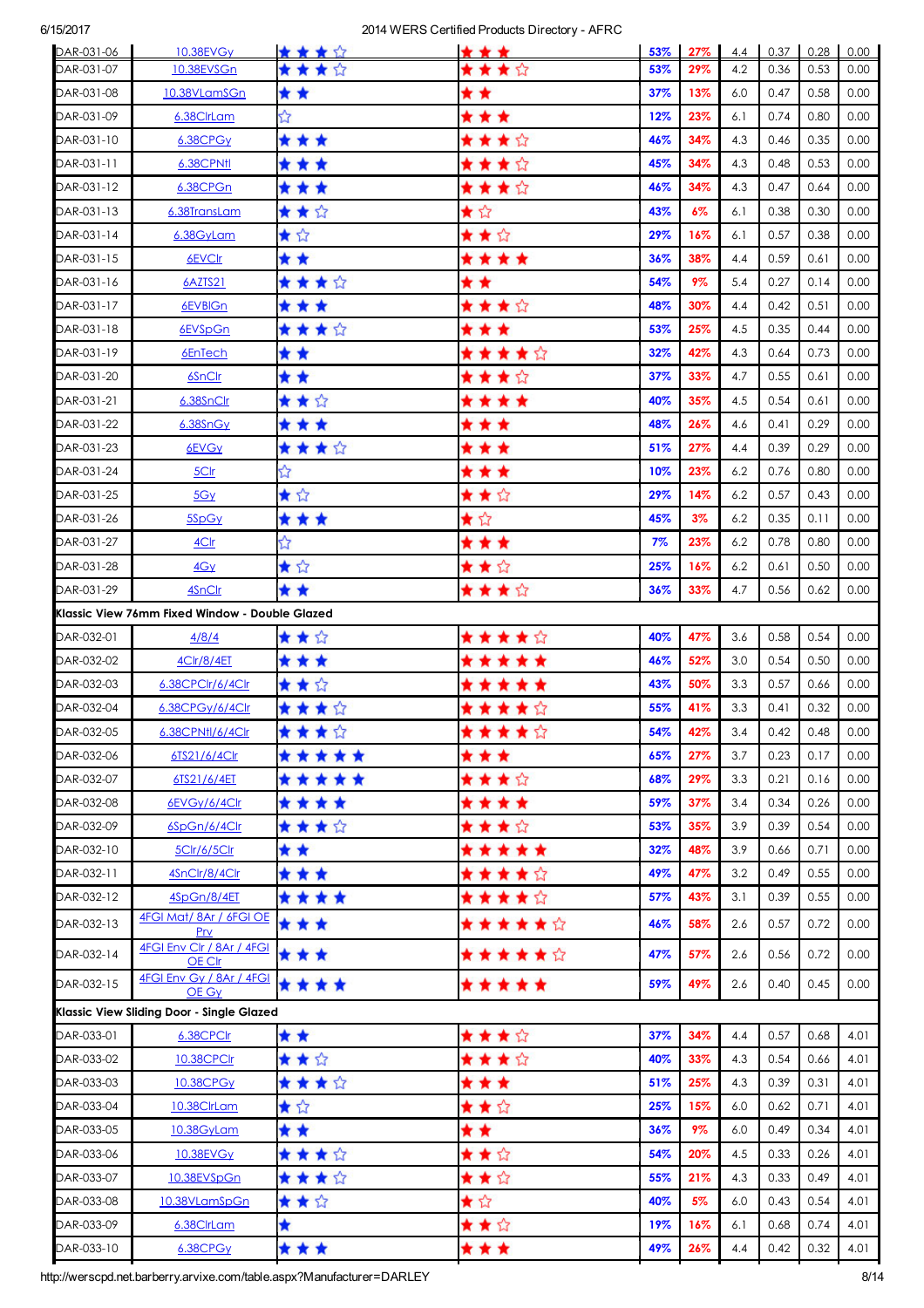| DAR-033-11 | 6.38CPNfl                                     | * * *   | ***     | 48% | 26%    | 4.4 | 0.43 | 0.49        | 4.01 |
|------------|-----------------------------------------------|---------|---------|-----|--------|-----|------|-------------|------|
| DAR-033-12 | 6.38CPGn                                      | * * *   | * * *   | 48% | 26%    | 4.4 | 0.42 | 0.58        | 4.01 |
| DAR-033-13 | 6.38TransLam                                  | ***     |         | 45% | $-1%$  | 6.1 | 0.34 | 0.27        | 4.01 |
| DAR-033-14 | 6.3 GyLam                                     | * *     | * *     | 33% | 9%     | 6.1 | 0.51 | 0.35        | 4.01 |
| DAR-033-15 | 6EVG <sub>Y</sub>                             | ****    | ★★☆     | 53% | 20%    | 4.5 | 0.35 | 0.26        | 4.01 |
| DAR-033-16 | 6AzTS21                                       | ****    | ★☆      | 56% | $2\%$  | 5.4 | 0.24 | 0.13        | 4.01 |
| DAR-033-17 | 6EVBIGn                                       | ★★★☆    | * * *   | 50% | 22%    | 4.5 | 0.38 | 0.47        | 4.01 |
| DAR-033-18 | 6EVSpGn                                       | ★★★☆    | ★★☆     | 55% | 17%    | 4.6 | 0.31 | 0.41        | 4.01 |
| DAR-033-19 | 6EVCIr                                        | ★★☆     | ★★★☆    | 39% | 30%    | 4.5 | 0.53 | 0.56        | 4.01 |
| DAR-033-20 | 6ET                                           | * *     | ★★★☆    | 36% | 34%    | 4.4 | 0.58 | 0.67        | 4.01 |
| DAR-033-21 | 6.38SnClr                                     | ★★☆     | * * *   | 42% | 25%    | 4.7 | 0.49 | 0.56        | 4.01 |
| DAR-033-22 | $6.38$ Sn $Gy$                                | ★★★☆    | ★★☆     | 50% | 19%    | 4.7 | 0.37 | 0.26        | 4.01 |
| DAR-033-23 | 6SnClr                                        | ★★☆     | * * *   | 41% | 25%    | 4.8 | 0.50 | 0.56        | 4.01 |
| DAR-033-24 | 5Clr                                          | ★       | ★★☆     | 17% | 16%    | 6.2 | 0.69 | 0.73        | 4.01 |
| DAR-033-25 | 5Gy                                           | * *     | * *     | 33% | 7%     | 6.2 | 0.51 | 0.39        | 4.01 |
| DAR-033-26 | 5SpGy                                         | ***     |         | 47% | $-4%$  | 6.2 | 0.31 | 0.10        | 4.01 |
| DAR-033-27 | 4C <sub>l</sub>                               | ☆       | ★★☆     | 15% | 16%    | 6.2 | 0.71 | 0.74        | 4.01 |
| DAR-033-28 | 4Gy                                           | ★☆      | * *     | 29% | 9%     | 6.2 | 0.56 | 0.46        | 4.01 |
| DAR-033-29 | 4SnClr                                        | ★★☆     | * * *   | 40% | 25%    | 4.8 | 0.51 | 0.57        | 4.01 |
|            | Klassic View Sliding Door - Double Glazed     |         |         |     |        |     |      |             |      |
| DAR-034-01 | 4Clr/8/4Clr                                   | * *     | ****    | 34% | 41%    | 4.0 | 0.63 | 0.66        | 4.01 |
| DAR-034-02 | 4Clr/8/4ET                                    | ★★☆     | ★★★★☆   | 41% | 45%    | 3.4 | 0.58 | 0.62        | 4.01 |
| DAR-034-03 | 638CPClr/6/4Clr                               | * * *   | ****    | 45% | 40%    | 3.7 | 0.51 | 0.61        | 4.01 |
| DAR-034-04 | 4FGI Mat/8Ar / 6FGI OE<br>Prv                 | * * *   | ★★★★☆   | 48% | 47%    | 3.0 | 0.52 | 0.66        | 4.01 |
| DAR-034-05 | 4FGI Env Clr / 8Ar / 4FGI<br>OE Clr           | ***     | ★★★★☆   | 49% | 47%    | 3.0 | 0.51 | 0.66        | 4.01 |
| DAR-034-06 | 4FGI Env Gy / 8Ar / 4FGI<br>OE Gy             | ****    | * * * * | 59% | 39%    | 3.0 | 0.36 | 0.41        | 4.01 |
|            | Klassic View 76mm Double Hung - Single Glazed |         |         |     |        |     |      |             |      |
| DAR-035-01 | 10.38CPClr                                    | ★★☆     | ***     | 40% | 28%    | 4.7 | 0.51 | 0.62        | 4.01 |
| DAR-035-02 | 6.38CPCIr                                     | * *     | ***     | 37% | 28%    | 4.7 |      | $0.55$ 0.64 | 4.01 |
| DAR-035-03 | 10.38CPGv                                     | * * *   | ★★☆     | 50% | 20%    | 4.7 | 0.38 | 0.30        | 4.01 |
| DAR-035-04 | 10.38ClrLam                                   | ★☆      | * *     | 26% | 11%    | 6.2 | 0.59 | 0.67        | 4.01 |
| DAR-035-05 | 10.38GyLam                                    | * *     | ★☆      | 36% | 5%     | 6.2 | 0.47 | 0.32        | 4.01 |
| DAR-035-06 | 10.38EVGy                                     | ★ ★ ★ ☆ | ★★☆     | 53% | 15%    | 4.8 | 0.32 | 0.24        | 4.01 |
| DAR-035-07 | 10.38EVSpGn                                   | ★★★☆    | ★★☆     | 54% | 16%    | 4.7 | 0.32 | 0.46        | 4.01 |
| DAR-035-08 | 10.38VLamSpGn                                 | ★★☆     | ★☆      | 40% | $2\%$  | 6.2 | 0.41 | 0.51        | 4.01 |
| DAR-035-09 | 6.38ClrLam                                    | ★       | * *     | 21% | 12%    | 6.3 | 0.65 | 0.70        | 4.01 |
| DAR-035-10 | 6.38CPGy                                      | * * *   | ★★☆     | 48% | 21%    | 4.7 | 0.40 | 0.30        | 4.01 |
| DAR-035-11 | 6.38CPN11                                     | * * *   | ★★☆     | 47% | 21%    | 4.8 | 0.41 | 0.46        | 4.01 |
| DAR-035-12 | 6.38CPGn                                      | * * *   | ★★☆     | 48% | 21%    | 4.7 | 0.41 | 0.56        | 4.01 |
| DAR-035-13 | 6.38TransLam                                  | * * *   |         | 45% | $-5%$  | 6.3 | 0.33 | 0.26        | 4.01 |
| DAR-035-14 | 6.38GyLam                                     | * *     | ★☆      | 34% | 4%     | 6.3 | 0.49 | 0.33        | 4.01 |
| DAR-035-15 | 6EVGy                                         | ★★★☆    | ★★☆     | 52% | 15%    | 4.9 | 0.33 | 0.25        | 4.01 |
| DAR-035-16 | 6AzTS21                                       | ★ ★ ★ ☆ |         | 54% | $-2\%$ | 5.7 | 0.24 | 0.12        | 4.01 |
| DAR-035-17 | 6EVBIGn                                       | * * *   | ★★☆     | 49% | 17%    | 4.9 | 0.37 | 0.44        | 4.01 |
| DAR-035-18 | 6EVSpGn                                       | ★ ★ ★ ☆ | * *     | 54% | 12%    | 4.9 | 0.30 | 0.38        | 4.01 |
| DAR-035-19 | 6EVCIr                                        | ★★☆     | * * *   | 40% | 24%    | 4.9 | 0.51 | 0.53        | 4.01 |
| DAR-035-20 | 6ET                                           | * *     | ★★★☆    | 36% | 29%    | 4.7 | 0.56 | 0.64        | 4.01 |
| DAR-035-21 | 6.38SnClr                                     | ★★☆     | ★★☆     | 42% | 20%    | 5.1 | 0.47 | 0.53        | 4.01 |
| DAR-035-22 | 6.38SnGy                                      | * * *   | * *     | 50% | 14%    | 5.1 | 0.35 | 0.25        | 4.01 |
| DAR-035-23 | 6SnClr                                        | ★★☆     | ★★☆     | 41% | 20%    | 5.1 | 0.48 | 0.53        | 4.01 |
| DAR-035-24 | 5Clr                                          | ★       | * *     | 19% | 11%    | 6.4 | 0.66 | 0.69        | 4.01 |

**http://werscpd.net.barberry.arvixe.com/table.aspx?Manufacturer=DARLEY**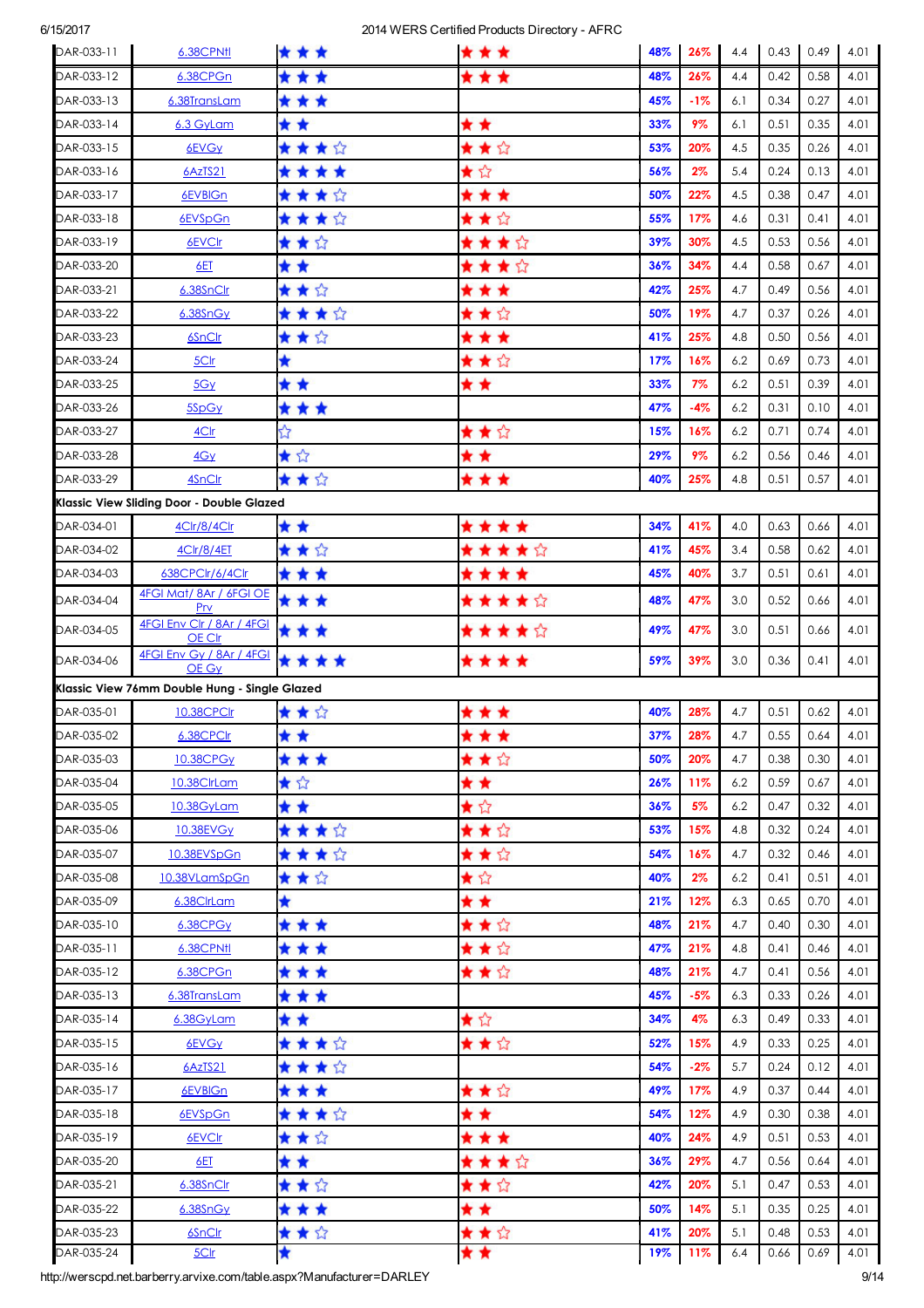| DAR-035-25 | 5Gy                                                         | * *     | ★☆    | 33% | 3%    | 6.4 | 0.49 | 0.37 | 4.01              |
|------------|-------------------------------------------------------------|---------|-------|-----|-------|-----|------|------|-------------------|
| DAR-035-26 | 5SpGy                                                       | * * *   |       | 46% | $-7%$ | 6.4 | 0.31 | 0.10 | 4.01              |
| DAR-035-27 | 4Clr                                                        | ★       | * *   | 17% | 12%   | 6.4 | 0.68 | 0.70 | 4.01              |
| DAR-035-28 | 4Gy                                                         | ★☆      | ★☆    | 30% | 5%    | 6.4 | 0.53 | 0.43 | 4.01              |
| DAR-035-29 | 4SnClr                                                      | ★★☆     | ★★☆   | 40% | 20%   | 5.2 | 0.49 | 0.53 | 4.01              |
|            | Klassic View 76mm Double Hung - Double Glazed               |         |       |     |       |     |      |      |                   |
| DAR-036-01 | 6.38CPGy/6/4Clr                                             | ★★★☆    | * * * | 55% | 28%   | 3.9 | 0.36 | 0.27 | 4.01              |
| DAR-036-02 | 6.38CP/6/4Clr                                               | ★★★☆    | ****  | 54% | 28%   | 3.9 | 0.37 | 0.41 | 4.01              |
| DAR-036-03 | 6.38CPClr/6/4Clr                                            | * * *   | ****  | 45% | 35%   | 3.9 | 0.49 | 0.58 | 4.01              |
| DAR-036-04 | 6TS21/6/4Clr                                                | *****   | * *   | 64% | 14%   | 4.2 | 0.20 | 0.15 | 4.01              |
| DAR-036-05 | 6TS21/6/4ET                                                 | *****   | ★★☆   | 67% | 16%   | 3.9 | 0.18 | 0.14 | 4.01              |
| DAR-036-06 | 6EVGy/6/4Clr                                                | ****    | * * * | 59% | 23%   | 4.0 | 0.29 | 0.23 | 4.01              |
| DAR-036-07 | 6SGrn/6/4Clr                                                | ★★★☆    | * * * | 54% | 22%   | 4.4 | 0.34 | 0.47 | 4.01              |
| DAR-036-08 | 5/6/5                                                       | * *     | ★★★☆  | 37% | 34%   | 4.4 | 0.57 | 0.62 | 4.01              |
| DAR-036-09 | 4Sn/8/4C                                                    | ★★★☆    | ★★★☆  | 50% | 33%   | 3.9 | 0.43 | 0.48 | 4.01              |
| DAR-036-10 | 4SpGn/8/4ET                                                 | ****    | ★★★☆  | 57% | 29%   | 3.7 | 0.34 | 0.48 | 4.01              |
| DAR-036-11 | 4/8/4                                                       | * *     | ****  | 35% | 37%   | 4.2 | 0.60 | 0.63 | 4.01              |
| DAR-036-12 | 4/8/4ET                                                     | ★★☆     | ****  | 41% | 41%   | 3.7 | 0.56 | 0.58 | 4.01              |
| DAR-036-13 | 4FGI Mat/8Ar / 6FGI OE<br>Prv                               | * * *   | ★★★★☆ | 48% | 43%   | 3.3 | 0.50 | 0.63 | 4.01              |
| DAR-036-14 | 4FGI Env Clr / 8Ar / 4FGI<br>OE Clr                         | * * *   | ★★★★☆ | 49% | 42%   | 3.3 | 0.49 | 0.63 | 4.01              |
| DAR-036-15 | 4FGI Env Gy / 8Ar / 4FGI<br>OE Gy                           | ****    | ****  | 59% | 34%   | 3.3 | 0.35 | 0.39 | 4.01              |
|            | Klassic View 53mm Residential Awning Window - Single Glazed |         |       |     |       |     |      |      |                   |
| DAR-039-01 | 10.38TLam                                                   | * *     | ****  | 33% | 28%   | 6.4 | 0.50 | 0.48 | 0.00              |
| DAR-039-02 | 10.38Sn                                                     | ★★☆     | ****  | 43% | 39%   | 5.3 | 0.44 | 0.49 | 0.00              |
| DAR-039-03 | 10.38VLamSpGn                                               | ★★☆     | * * * | 40% | 23%   | 6.4 | 0.41 | 0.48 | 0.00              |
| DAR-039-04 | 10.38EVSpGn                                                 | ★★★☆    | ****  | 53% | 34%   | 5.1 | 0.31 | 0.35 | 0.00              |
| DAR-039-05 | 10.38EVGy                                                   | ★★★☆    | ****  | 52% | 35%   | 5.1 | 0.33 | 0.23 | 0.00              |
| DAR-039-06 | 10.38CPG <sub>Y</sub>                                       | * * *   | ****  | 48% | 40%   | 5.0 | 0.38 | 0.28 | 0.00              |
| DAR-039-07 | 10.38CPClr                                                  | ★★☆     | ***** | 40% | 46%   | 5.0 | 0.50 | 0.58 | 0.00              |
| DAR-039-08 | 10.38GyLam                                                  | * *     | ***   | 36% | 26%   | 6.4 | 0.46 | 0.30 | 0.00              |
| DAR-039-09 | 10.38ClrLam                                                 | ★☆      | ★★★☆  | 27% | 31%   | 6.4 | 0.58 | 0.63 | 0.00              |
| DAR-039-10 | 10Sn                                                        | ★★☆     | ****  | 42% | 40%   | 5.3 | 0.46 | 0.49 | 0.00              |
| DAR-039-11 | 6.38CPGy                                                    | * * *   | ****  | 47% | 40%   | 5.1 | 0.40 | 0.29 | 0.00              |
| DAR-039-12 | 6.38CPNfl                                                   | * * *   | ****  | 46% | 40%   | 5.1 | 0.41 | 0.43 | 0.00              |
| DAR-039-13 | 6.38CPGn                                                    | * * *   | ****  | 46% | 40%   | 5.1 | 0.41 | 0.52 | 0.00              |
| DAR-039-14 | 6.38CPClr                                                   | * *     | ★★★★☆ | 37% | 47%   | 5.1 | 0.53 | 0.60 | 0.00              |
| DAR-039-15 | $6.38$ Sn                                                   | ★★☆     | ****  | 41% | 39%   | 5.4 | 0.46 | 0.49 | 0.00 <sub>1</sub> |
| DAR-039-16 | 6.38TLam                                                    | ★★☆     | ★★☆   | 44% | 17%   | 6.5 | 0.33 | 0.24 | 0.00              |
| DAR-039-17 | 6.38SnGy                                                    | * * *   | ****  | 48% | 34%   | 5.4 | 0.36 | 0.24 | 0.00              |
| DAR-039-18 | 6.38VLamGy                                                  | * *     | * * * | 34% | 25%   | 6.5 | 0.48 | 0.31 | 0.00              |
| DAR-039-19 | 6.38VLamClr                                                 | ★☆      | ★★★☆  | 24% | 31%   | 6.5 | 0.61 | 0.64 | 0.00              |
| DAR-039-20 | 6ET                                                         | * *     | ★★★★☆ | 36% | 47%   | 5.1 | 0.54 | 0.60 | 0.00              |
| DAR-039-21 | 6Sn                                                         | ★★★☆    | ****  | 53% | 34%   | 5.1 | 0.31 | 0.35 | 0.00              |
| DAR-039-22 | 6TS21Az                                                     | ★★★☆    | * * * | 53% | 21%   | 5.8 | 0.25 | 0.11 | 0.00              |
| DAR-039-23 | 6EVSpB                                                      | ★★★☆    | ★★★☆  | 51% | 30%   | 5.4 | 0.31 | 0.29 | 0.00              |
| DAR-039-24 | 6EVSpGn                                                     | ★ ★ ★ ☆ | ★★★☆  | 52% | 33%   | 5.2 | 0.31 | 0.35 | 0.00              |
| DAR-039-25 | 6EVBG                                                       | ***     | ****  | 48% | 36%   | 5.2 | 0.37 | 0.42 | 0.00              |
| DAR-039-26 | 6EVGy                                                       | ★ ★ ★ ☆ | ****  | 50% | 34%   | 5.2 | 0.34 | 0.24 | 0.00              |
| DAR-039-27 | 6EVCIr                                                      | ★★☆     | ★★★★☆ | 40% | 43%   | 5.2 | 0.49 | 0.49 | 0.00              |
| DAR-039-28 | 5Clr                                                        | ★       | ★★★☆  | 21% | 31%   | 6.6 | 0.64 | 0.65 | 0.00              |
|            |                                                             |         |       |     |       |     |      |      |                   |

http://werscpd.net.barberry.arvixe.com/table.aspx?Manufacturer=DARLEY 10/14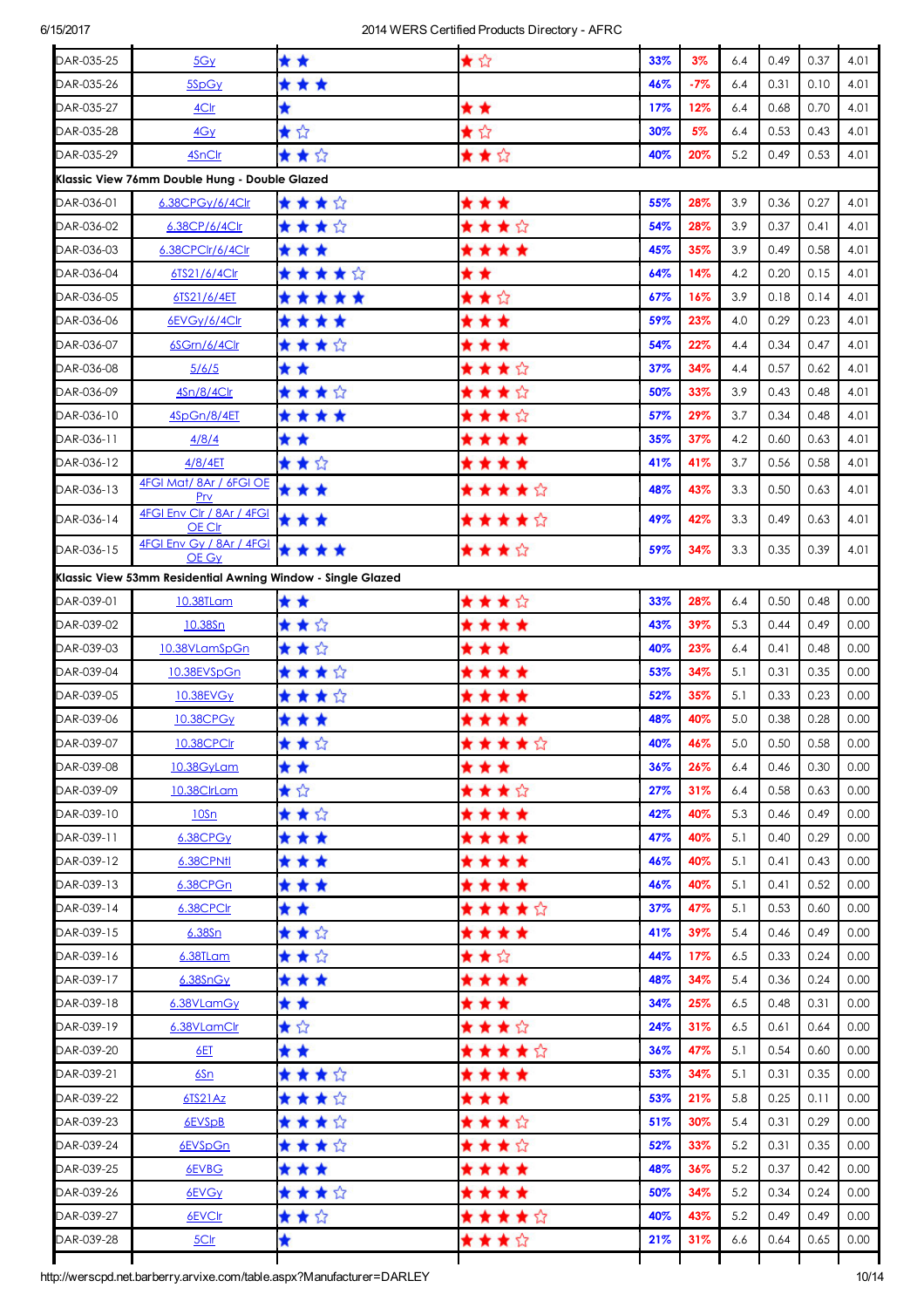| DAR-039-29 | 5G <sub>V</sub>                                                  | * *     | * * *  | $34\%$ | 24% | 6.6 | 0.48 | 0.35 | 0.00 |
|------------|------------------------------------------------------------------|---------|--------|--------|-----|-----|------|------|------|
| DAR-039-30 | 5SpGn                                                            | * *     |        | 37%    | 22% | 6.6 | 0.44 | 0.52 | 0.00 |
| DAR-039-31 | 4Clr                                                             | ★       | ★★★☆   | 19%    | 31% | 6.6 | 0.66 | 0.66 | 0.00 |
| DAR-039-32 | 4Gy                                                              | ★☆      | * * *  | 31%    | 25% | 6.6 | 0.52 | 0.41 | 0.00 |
| DAR-039-33 | 4Sn                                                              | ★★☆     | ****   | 39%    | 39% | 5.5 | 0.48 | 0.50 | 0.00 |
|            | Klassic View 53mm Residential Fixed Window - Single Glazed       |         |        |        |     |     |      |      |      |
| DAR-040-01 | 10.38TLam                                                        | ★☆      | ****   | 29%    | 41% | 5.7 | 0.59 | 0.59 | 0.00 |
| DAR-040-02 | 10.38Sn                                                          | ★★☆     | ★★★★★☆ | 43%    | 55% | 4.3 | 0.51 | 0.60 | 0.00 |
| DAR-040-03 | 10.38VLamSpGn                                                    | ★★☆     | ****   | 39%    | 35% | 5.7 | 0.47 | 0.59 | 0.00 |
| DAR-040-04 | 10.38EVSpGn                                                      | ****    | *****  | 56%    | 49% | 4.0 | 0.33 | 0.44 | 0.00 |
| DAR-040-05 | 10.38EVGy                                                        | ★★★☆    | *****  | 55%    | 51% | 4.0 | 0.36 | 0.28 | 0.00 |
| DAR-040-06 | <b>10.38CPGy</b>                                                 | ★★★☆    | ★★★★★☆ | 51%    | 56% | 3.9 | 0.43 | 0.35 | 0.00 |
| DAR-040-07 | 10.38CPClr                                                       | ★★☆     | ****** | 38%    | 64% | 3.9 | 0.59 | 0.72 | 0.00 |
| DAR-040-08 | 10.38GyLam                                                       | * *     | ****   | 34%    | 38% | 5.7 | 0.54 | 0.37 | 0.00 |
| DAR-040-09 | 10.38ClrLam                                                      | ★       | ★★★★☆  | 21%    | 45% | 5.7 | 0.68 | 0.78 | 0.00 |
| DAR-040-10 | 10Sn                                                             | ★★☆     | ★★★★★☆ | 41%    | 56% | 4.3 | 0.53 | 0.60 | 0.00 |
| DAR-040-11 | 6.38CPGy                                                         | * * *   | ★★★★★☆ | 48%    | 57% | 3.9 | 0.46 | 0.35 | 0.00 |
| DAR-040-12 | 6.38CPNtl                                                        | * * *   | ★★★★★☆ | 47%    | 57% | 4.0 | 0.47 | 0.54 | 0.00 |
| DAR-040-13 | 6.38CPGn                                                         | * * *   | ★★★★★☆ | 48%    | 57% | 3.9 | 0.47 | 0.65 | 0.00 |
| DAR-040-14 | 6.38CPClr                                                        | * *     | ****** | 34%    | 65% | 3.9 | 0.63 | 0.75 | 0.00 |
| DAR-040-15 | 6.38Sn                                                           | ★★☆     | ★★★★★☆ | 41%    | 55% | 4.4 | 0.53 | 0.61 | 0.00 |
| DAR-040-16 | 6.38TLam                                                         | * * *   | ★★★☆   | 45%    | 28% | 5.9 | 0.38 | 0.30 | 0.00 |
| DAR-040-17 | 6.38SnGy                                                         | * * *   | *****  | 50%    | 49% | 4.3 | 0.41 | 0.30 | 0.00 |
| DAR-040-18 | 6.38VLamGy                                                       | ★☆      | ****   | 31%    | 38% | 5.9 | 0.57 | 0.38 | 0.00 |
| DAR-040-19 | 6.38VLamClr                                                      | ★       | ★★★★☆  | 16%    | 45% | 5.9 | 0.72 | 0.80 | 0.00 |
| DAR-040-20 | 6ET                                                              | * *     | ****** | 33%    | 65% | 4.0 | 0.64 | 0.74 | 0.00 |
| DAR-040-21 | 6Sn                                                              | ★★☆     | ★★★★★☆ | 39%    | 56% | 4.4 | 0.55 | 0.62 | 0.00 |
| DAR-040-22 | 6TS21Az                                                          | ****    | ****   | 56%    | 32% | 5.1 | 0.27 | 0.14 | 0.00 |
| DAR-040-23 | 6EVSpB                                                           | ****    | *****  | 56%    | 48% | 4.1 | 0.34 | 0.35 | 0.00 |
| DAR-040-24 | 6EVSpGn                                                          | ****    | *****  | 56%    | 48% | 4.1 | 0.34 | 0.44 | 0.00 |
| DAR-040-25 | 6EVBG                                                            | ★★★☆    | *****  | 50%    | 53% | 4.1 | 0.42 | 0.51 | 0.00 |
| DAR-040-26 | 6EVGy                                                            | ****    | *****  | 53%    | 50% | 4.1 | 0.38 | 0.29 | 0.00 |
| DAR-040-27 | 6EVCIr                                                           | ★★☆     | ★★★★★☆ | 38%    | 60% | 4.1 | 0.57 | 0.61 | 0.00 |
| DAR-040-28 | 5Clr                                                             | ☆       | ★★★★☆  | 11%    | 45% | 6.0 | 0.76 | 0.81 | 0.00 |
| DAR-040-29 | 5Gy                                                              | ★☆      | ****   | 30%    | 37% | 6.0 | 0.56 | 0.43 | 0.00 |
| DAR-040-30 | 5SpGn                                                            | * *     | ****   | 35%    | 34% | 6.0 | 0.51 | 0.64 | 0.00 |
| DAR-040-31 | 4C <sub>l</sub>                                                  | ☆       | ★★★★☆  | 8%     | 46% | 6.0 | 0.78 | 0.81 | 0.00 |
| DAR-040-32 | 4Gy                                                              | ★☆      | ****   | 26%    | 38% | 6.0 | 0.61 | 0.51 | 0.00 |
| DAR-040-33 | 4Sn                                                              | * *     | ★★★★★☆ | 38%    | 56% | 4.4 | 0.56 | 0.62 | 0.00 |
|            | Klassic View 53mm Residential Double Hung Window - Single Glazed |         |        |        |     |     |      |      |      |
| DAR-041-01 | 10.38TLam                                                        | * *     | ★★☆    | 32%    | 16% | 6.0 | 0.55 | 0.54 | 0.50 |
| DAR-041-02 | 10.38Sn                                                          | ★★☆     | ★★★☆   | 43%    | 29% | 4.7 | 0.48 | 0.55 | 0.50 |
| DAR-041-03 | 4Gy                                                              | ★☆      | * *    | 29%    | 13% | 6.2 | 0.57 | 0.46 | 0.50 |
| DAR-041-04 | 10.38VLamSpGn                                                    | ★★☆     | * *    | 40%    | 10% | 6.0 | 0.44 | 0.54 | 0.50 |
| DAR-041-05 | 10.38EVSpGn                                                      | ****    | ***    | 56%    | 23% | 4.5 | 0.31 | 0.40 | 0.50 |
| DAR-041-06 | 10.38EVGy                                                        | ★★★☆    | * * *  | 54%    | 24% | 4.4 | 0.34 | 0.26 | 0.50 |
| DAR-041-07 | <b>10.38CPGy</b>                                                 | ★ ★ ★ ☆ | ★★★☆   | 50%    | 30% | 4.3 | 0.40 | 0.32 | 0.50 |
| DAR-041-08 | 10.38CPClr                                                       | ★★☆     | ****   | 40%    | 37% | 4.3 | 0.55 | 0.66 | 0.50 |
| DAR-041-09 | <u>10.38GyLam</u>                                                | * *     | * *    | 35%    | 13% | 6.0 | 0.50 | 0.34 | 0.50 |
| DAR-041-10 | 10.38ClrLam                                                      | ★☆      | ★★☆    | 24%    | 19% | 6.0 | 0.63 | 0.71 | 0.50 |
| DAR-041-11 | 10Sn                                                             | ★★☆     | ****   | 42%    | 30% | 4.7 | 0.49 | 0.55 | 0.50 |
| DAR-041-12 | 6.38CPGy                                                         | ***     | ★★★☆   | 48%    | 30% | 4.4 | 0.43 | 0.32 | 0.50 |

http://werscpd.net.barberry.arvixe.com/table.aspx?Manufacturer=DARLEY 11/14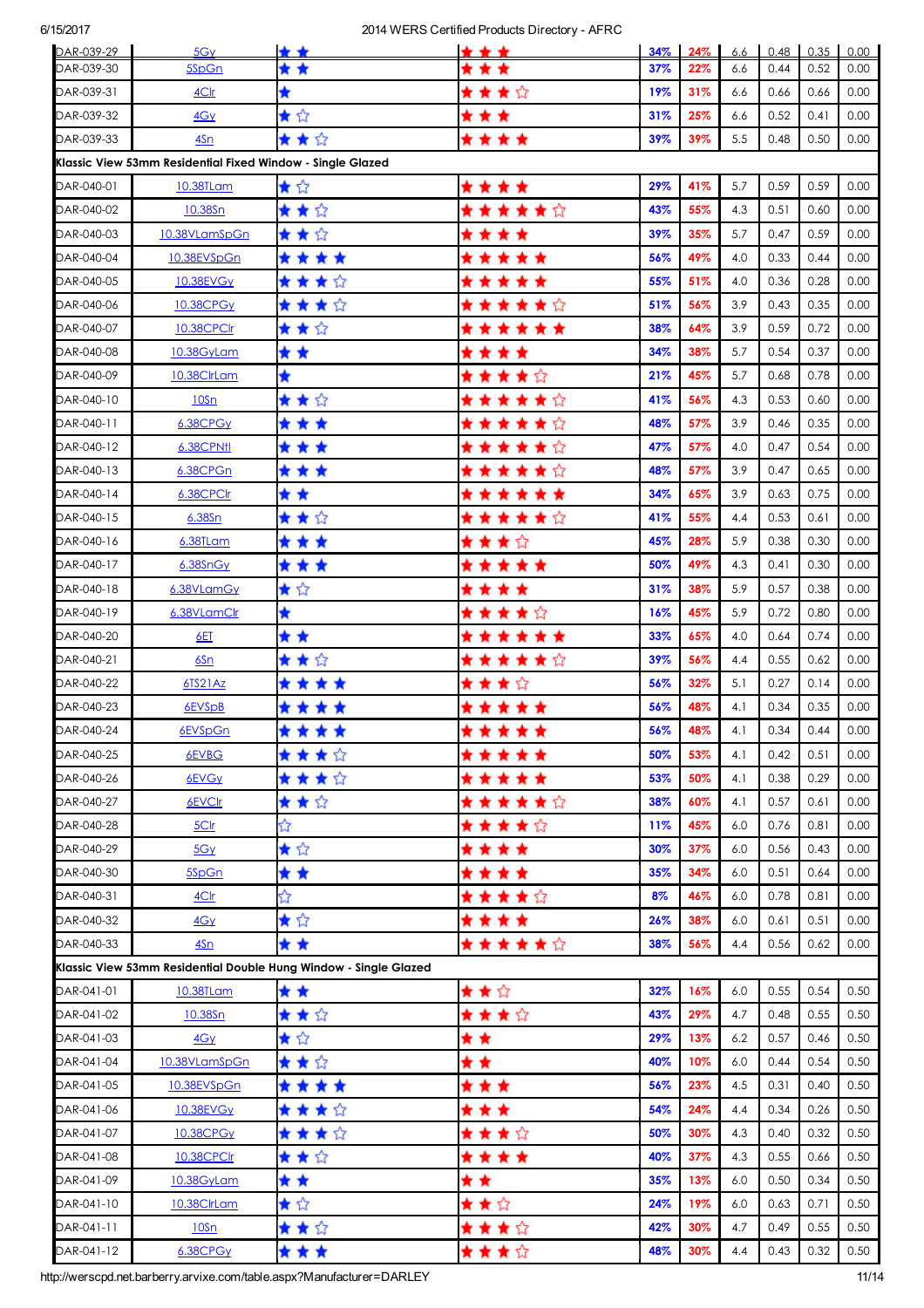| DAR-041-13 | 6.38CPNtl                                                    | * * *   | ★★★☆  | 47% | 31%   | 4.4 | 0.44 | 0.49 | 0.50 |
|------------|--------------------------------------------------------------|---------|-------|-----|-------|-----|------|------|------|
| DAR-041-14 | 6.38CPGn                                                     | ***     | ★★★☆  | 48% | 31%   | 4.4 | 0.43 | 0.59 | 0.50 |
| DAR-041-15 | 6.38CPClr                                                    | * *     | ****  | 37% | 38%   | 4.4 | 0.58 | 0.68 | 0.50 |
| DAR-041-16 | 6.38Sn                                                       | ★★☆     | ★★★☆  | 42% | 29%   | 4.8 | 0.49 | 0.56 | 0.50 |
| DAR-041-17 | 6.38TLam                                                     | * * *   | ★☆    | 45% | 4%    | 6.1 | 0.35 | 0.28 | 0.50 |
| DAR-041-18 | 6.38SnGy                                                     | ***     | * * * | 50% | 23%   | 4.7 | 0.38 | 0.27 | 0.50 |
| DAR-041-19 | 6.38VLamGy                                                   | * *     | * *   | 33% | 13%   | 6.1 | 0.52 | 0.35 | 0.50 |
| DAR-041-20 | 6.38VLamClr                                                  | ★       | ★★☆   | 20% | 19%   | 6.1 | 0.67 | 0.73 | 0.50 |
| DAR-041-21 | 6ET                                                          | * *     | ****  | 36% | 38%   | 4.4 | 0.59 | 0.68 | 0.50 |
| DAR-041-22 | 6Sn                                                          | ★★☆     | ★★★☆  | 40% | 29%   | 4.8 | 0.51 | 0.56 | 0.50 |
| DAR-041-23 | 6TS21Az                                                      | ★ ★ ★ ☆ | ★☆    | 55% | $6\%$ | 5.4 | 0.25 | 0.13 | 0.50 |
| DAR-041-24 | 6EVSpB                                                       | ★ ★ ★ ☆ | * * * | 55% | 22%   | 4.5 | 0.32 | 0.32 | 0.50 |
| DAR-041-25 | 6EVSpGn                                                      | ★ ★ ★ ☆ | ★★☆   | 55% | 21%   | 4.6 | 0.32 | 0.40 | 0.50 |
| DAR-041-26 | 6EVBG                                                        | ★ ★ ★ ☆ | * * * | 50% | 26%   | 4.5 | 0.39 | 0.47 | 0.50 |
| DAR-041-27 | 6EVGy                                                        | ★★★☆    | ***   | 52% | 23%   | 4.6 | 0.36 | 0.27 | 0.50 |
| DAR-041-28 | 6EVCIr                                                       | ★★☆     | ★★★☆  | 40% | 33%   | 4.5 | 0.53 | 0.55 | 0.50 |
| DAR-041-29 | 5Clr                                                         | ★       | ★★☆   | 16% | 20%   | 6.2 | 0.70 | 0.74 | 0.50 |
| DAR-041-30 | 5Gy                                                          | * *     | * *   | 32% | 12%   | 6.2 | 0.52 | 0.39 | 0.50 |
| DAR-041-31 | 5SpGn                                                        | * *     | * *   | 36% | 9%    | 6.2 | 0.47 | 0.59 | 0.50 |
| DAR-041-32 | <u>4Sn</u>                                                   | ★★☆     | ★★★☆  | 39% | 29%   | 4.8 | 0.52 | 0.57 | 0.50 |
| DAR-041-33 | 4Clr                                                         | ☆       | ★★☆   | 14% | 20%   | 6.2 | 0.72 | 0.74 | 0.50 |
|            | Klassic View 53mm Residential Sliding Window - Single Glazed |         |       |     |       |     |      |      |      |
| DAR-042-01 | 10.38TLam                                                    | * *     | * *   | 32% | 12%   | 6.2 | 0.53 | 0.52 | 0.98 |
| DAR-042-02 | 10.38Sn                                                      | ★★☆     | * * * | 43% | 25%   | 4.9 | 0.46 | 0.53 | 0.98 |
| DAR-042-03 | 10.38VLamSpGn                                                | ★★☆     | ★☆    | 40% | $6\%$ | 6.2 | 0.43 | 0.52 | 0.98 |
| DAR-042-04 | 10.38EVSpGn                                                  | ★★★☆    | ★★☆   | 55% | 19%   | 4.7 | 0.31 | 0.39 | 0.98 |
| DAR-042-05 | 10.38EVG <sub>Y</sub>                                        | ★★★☆    | ★★☆   | 53% | 20%   | 4.7 | 0.33 | 0.25 | 0.98 |
| DAR-042-06 | 10.38CPG <sub>V</sub>                                        | * * *   | * * * | 50% | 26%   | 4.5 | 0.39 | 0.31 | 0.98 |
| DAR-042-07 | 10.38CPClr                                                   | ★★☆     | ★★★☆  | 39% | 34%   | 4.5 | 0.54 | 0.66 | 0.98 |
| DAR-042-08 | 10.38GyLam                                                   | * *     | * *   | 35% | 10%   | 6.2 | 0.49 | 0.33 | 0.98 |
| DAR-042-09 | 10.38ClrLam                                                  | ★☆      | ★★☆   | 25% | 16%   | 6.2 | 0.61 | 0.69 | 0.98 |
| DAR-042-10 | 10Sn                                                         | ★★☆     | * * * | 42% | 25%   | 4.9 | 0.48 | 0.53 | 0.98 |
| DAR-042-11 | 6.38CPGy                                                     | * * *   | * * * | 48% | 26%   | 4.6 | 0.42 | 0.31 | 0.98 |
| DAR-042-12 | 6.38CPNfl                                                    | * * *   | * * * | 47% | 27%   | 4.6 | 0.43 | 0.48 | 0.98 |
| DAR-042-13 | 6.38CPGn                                                     | * * *   | * * * | 47% | 27%   | 4.6 | 0.42 | 0.57 | 0.98 |
| DAR-042-14 | 6.38CPClr                                                    | * *     | ★★★☆  | 37% | 34%   | 4.6 | 0.57 | 0.66 | 0.98 |
| DAR-042-15 | 6.38Sn                                                       | ★★☆     | * * * | 42% | 25%   | 5.0 | 0.48 | 0.54 | 0.98 |
| DAR-042-16 | 6.38TLam                                                     | * * *   | ★☆    | 45% | 0%    | 6.3 | 0.34 | 0.27 | 0.98 |
| DAR-042-17 | $6.38$ Sn $Gy$                                               | * * *   | ★★☆   | 49% | 19%   | 4.9 | 0.37 | 0.27 | 0.98 |
| DAR-042-18 | 6.38VLamGy                                                   | * *     | * *   | 33% | 9%    | 6.3 | 0.51 | 0.34 | 0.98 |
| DAR-042-19 | 6.38VLamClr                                                  | ★       | ★★☆   | 21% | 16%   | 6.3 | 0.65 | 0.71 | 0.98 |
| DAR-042-20 | 6ET                                                          | * *     | ★★★☆  | 36% | 34%   | 4.6 | 0.58 | 0.66 | 0.98 |
| DAR-042-21 | 6Sn                                                          | ★★☆     | * * * | 40% | 25%   | 5.0 | 0.50 | 0.55 | 0.98 |
| DAR-042-22 | 6TS21Az                                                      | ★★★☆    | ★☆    | 54% | $3\%$ | 5.6 | 0.25 | 0.13 | 0.98 |
| DAR-042-23 | 6EVSpB                                                       | ★★★☆    | ★★☆   | 54% | 18%   | 4.8 | 0.31 | 0.31 | 0.98 |
| DAR-042-24 | 6EVSpGn                                                      | ★ ★ ★ ☆ | ★★☆   | 54% | 18%   | 4.8 | 0.31 | 0.39 | 0.98 |
| DAR-042-25 | 6EVBG                                                        | ***     | * * * | 49% | 22%   | 4.8 | 0.38 | 0.46 | 0.98 |
| DAR-042-26 | 6EVGy                                                        | ★ ★ ★ ☆ | ★★☆   | 52% | 20%   | 4.8 | 0.35 | 0.26 | 0.98 |
| DAR-042-27 | 6EVCIr                                                       | ★★☆     | ★★★☆  | 40% | 29%   | 4.8 | 0.52 | 0.54 | 0.98 |
| DAR-042-28 | 5Clr                                                         | ★       | ★★☆   | 17% | 16%   | 6.4 | 0.68 | 0.72 | 0.98 |
| DAR-042-29 | 5Gy                                                          | * *     | * *   | 32% | 8%    | 6.4 | 0.51 | 0.39 | 0.98 |
|            |                                                              |         |       |     |       |     |      |      |      |

http://werscpd.net.barberry.arvixe.com/table.aspx?Manufacturer=DARLEY 12/14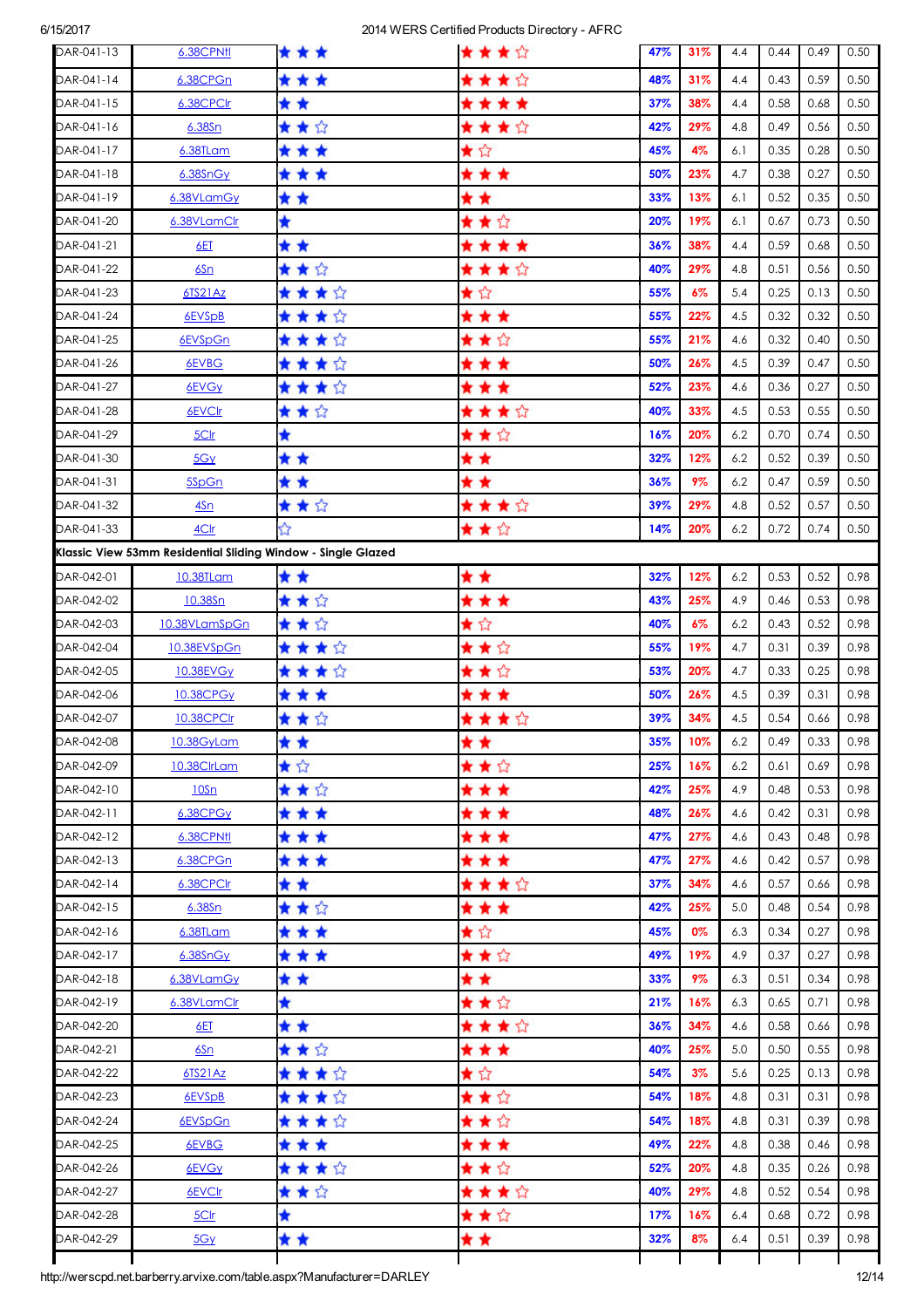| DAR-042-30 | 5SpGn                                                                | * *     | $\star$ 57 | 36% | $6\%$ | 6.4 | 0.46 | 0.57 | 0.98  |
|------------|----------------------------------------------------------------------|---------|------------|-----|-------|-----|------|------|-------|
| DAR-042-31 | 4Clr                                                                 |         | ★★☆        | 15% | 16%   | 6.4 | 0.70 | 0.72 | 0.98  |
| DAR-042-32 | 4Gy                                                                  | ★☆      | * *        | 29% | 10%   | 6.4 | 0.55 | 0.45 | 0.98  |
| DAR-042-33 | 4Sn                                                                  | ★★☆     | * * *      | 39% | 25%   | 5.1 | 0.51 | 0.55 | 0.98  |
|            | City View High Performance Awning - Double Glazed                    |         |            |     |       |     |      |      |       |
| DAR-043-01 | 6/12Ar/10.38ClrLam                                                   | * * *   | ★★★★☆      | 47% | 45%   | 4.8 | 0.43 | 0.43 | 0.00  |
| DAR-043-02 | 6.38GyLam/12Ar/6.38ClrLq★ ★ ★ ☆                                      |         | ****       | 54% | 38%   | 4.8 | 0.31 | 0.21 | 0.00  |
| DAR-043-03 | 6.38ClrLam/12Ar/6.38ClrLa★ ★ ★                                       |         | ★★★★☆      | 47% | 43%   | 4.9 | 0.41 | 0.43 | 0.00  |
| DAR-043-04 | 6ETGy/12Ar/6.38ClrLam                                                | ****    | ****       | 60% | 40%   | 4.4 | 0.26 | 0.20 | 0.00  |
| DAR-043-05 | 6TS21Gn/12Ar/6Clr                                                    | *****   | ★★★☆       | 65% | 29%   | 4.8 | 0.15 | 0.09 | 0.00  |
| DAR-043-06 | 6ET/12/6Clr                                                          | ★★★☆    | ★★★★☆      | 51% | 47%   | 4.5 | 0.39 | 0.41 | 0.00  |
| DAR-043-07 | 6/12/6EVCIr                                                          | ★★★☆    | ★★★★☆      | 51% | 46%   | 4.5 | 0.38 | 0.34 | 0.00  |
| DAR-043-08 | 6SpGn/12/6EVClr                                                      | ★★★★☆   | ****       | 61% | 36%   | 4.5 | 0.22 | 0.26 | 0.00  |
| DAR-043-09 | 6TS21/12/6EVClr                                                      | *****   | ★★★☆       | 67% | 31%   | 4.5 | 0.15 | 0.09 | 0.00  |
| DAR-043-10 | 6EVClr/12/6                                                          | ★★★☆    | ★★★★☆      | 52% | 44%   | 4.5 | 0.36 | 0.34 | 0.00  |
| DAR-043-11 | 6SpGn/12/6                                                           | ****    | * * * *    | 56% | 34%   | 4.9 | 0.27 | 0.33 | 0.00  |
| DAR-043-12 | 6/12/6                                                               | * * *   | ★★★★☆      | 45% | 44%   | 4.9 | 0.44 | 0.44 | 0.00  |
| DAR-043-13 | 6InsEG/12/6                                                          | ****    | * * * *    | 57% | 34%   | 4.9 | 0.27 | 0.33 | 0.00  |
| DAR-043-14 | 6InsEG/12/6ET                                                        | *****   | * * * *    | 61% | 37%   | 4.5 | 0.24 | 0.30 | 0.00  |
| DAR-043-15 | 6InsTS21/12/6                                                        | *****   | ★★★☆       | 64% | 29%   | 4.8 | 0.17 | 0.10 | 0.00  |
| DAR-043-16 | 6EVCIr/6Ar/6                                                         | ****    | ★★★★☆      | 52% | 43%   | 4.7 | 0.36 | 0.34 | 0.00  |
| DAR-043-17 | 6SpGy/6Ar/6                                                          | ★★★★☆   | ★★★☆       | 63% | 26%   | 5.0 | 0.17 | 0.04 | 0.00  |
| DAR-043-18 | 6EoGy/12/6                                                           | ★★★☆    | * * * *    | 54% | 36%   | 4.9 | 0.31 | 0.22 | 0.00  |
| DAR-043-19 | 6EoGy/12/6ET                                                         | ****    | * * * *    | 58% | 40%   | 4.5 | 0.28 | 0.20 | 0.00  |
| DAR-043-20 | 6.5FGI Sil/12Ar/6FGI OE<br><u>Acu</u>                                | ★★★☆    | ★★★★☆      | 54% | 47%   | 4.2 | 0.35 | 0.44 | 0.00  |
| DAR-043-21 | 3.38FGI Ptk Wht/12Ar/6FGI<br>OE Prv                                  | ****    | ★★★★☆      | 58% | 44%   | 4.3 | 0.29 | 0.33 | 0.00  |
| DAR-043-22 | 6FGI Evo Clr/12Ar/6FGI<br>OE Clr                                     | ****    | *****      | 53% | 48%   | 4.2 | 0.37 | 0.44 | 0.00  |
| DAR-043-23 | 6FGI Evo Gy/12Ar/6FGI<br>OE Gy                                       | *****   | ****       | 62% | 40%   | 4.2 | 0.23 | 0.21 | 0.00  |
|            | City View High Performance Awning - Single Glazed                    |         |            |     |       |     |      |      |       |
| DAR-044-01 | 10.38GyLam                                                           | ★★☆     | ★★☆        | 41% | 17%   | 6.7 | 0.38 | 0.23 | 0.00  |
| DAR-044-02 | 6.38CPGy                                                             | * * *   | ★★★☆       | 48% | 27%   | 5.8 | 0.33 | 0.22 | 0.00  |
| DAR-044-03 | 6.38CPN11                                                            | * * *   | ★★★☆       | 47% | 27%   | 5.8 | 0.34 | 0.33 | 0.00  |
| DAR-044-04 | 6.38CPGn                                                             | * * *   | ★★★☆       | 48% | 27%   | 5.8 | 0.34 | 0.40 | 0.00  |
| DAR-044-05 | 6.38CPClr                                                            | ★★☆     | ★★★☆       | 41% | 33%   | 5.8 | 0.43 | 0.46 | 0.00  |
| DAR-044-06 | 6.38ClrLam                                                           | * *     | * * *      | 33% | 22%   | 6.8 | 0.49 | 0.49 | 0.00  |
| DAR-044-07 | 6SolT                                                                | ***     | ★★★☆       | 47% | 28%   | 5.8 | 0.35 | 0.35 | 0.00  |
| DAR-044-08 | 6SolTGy                                                              | ★ ★ ★ ☆ | * * *      | 53% | 22%   | 5.8 | 0.26 | 0.17 | 0.00  |
| DAR-044-09 | 6C <sub>cr</sub>                                                     | ★☆      | * * *      | 31% | 22%   | 6.8 | 0.51 | 0.49 | 0.00  |
| DAR-044-10 | 6Gy                                                                  | ★★☆     | ★★☆        | 40% | 15%   | 6.8 | 0.37 | 0.23 | 0.00  |
| DAR-044-11 | 6TS21                                                                | ★★★☆    | ★★☆        | 52% | 12%   | 6.4 | 0.22 | 0.11 | 0.00  |
| DAR-044-12 | 6SpGn                                                                | ★★☆     | ★★☆        | 42% | 13%   | 6.8 | 0.34 | 0.37 | 0.00  |
| DAR-044-13 | 6SpGy                                                                | * * *   | * *        | 48% | 8%    | 6.8 | 0.25 | 0.05 | 0.00  |
| DAR-044-14 | 6ET                                                                  | ★★☆     | ★★★☆       | 41% | 33%   | 5.8 | 0.44 | 0.46 | 0.00  |
| DAR-044-15 | 6EVSpGn                                                              | ★★★☆    | * * *      | 52% | 21%   | 5.9 | 0.26 | 0.27 | 0.00  |
| DAR-044-16 | 6ETGy                                                                | * * *   | * * *      | 49% | 25%   | 5.8 | 0.32 | 0.22 | 0.00  |
| DAR-044-17 | 6AZTS21                                                              | ★ ★ ★ ☆ | ★★☆        | 53% | 11%   | 6.4 | 0.21 | 0.09 | 0.00  |
| DAR-044-18 | 6EVBGn                                                               | * * *   | * * *      | 49% | 24%   | 5.9 | 0.31 | 0.32 | 0.00  |
| DAR-044-19 | 6EVG <sub>Y</sub>                                                    | ★★★☆    | * * *      | 51% | 23%   | 5.9 | 0.28 | 0.18 | 0.00  |
| DAR-044-20 | 6EVCIr                                                               | ★★☆     | ★★★☆       | 43% | 29%   | 5.9 | 0.40 | 0.37 | 0.00  |
| DAR-044-21 | 6SpB                                                                 | ★★☆     | ★★☆        | 43% | 13%   | 6.8 | 0.34 | 0.29 | 0.00  |
| DAR-044-22 | 6EVBz                                                                | ★★☆     | ★★☆        | 43% | 14%   | 6.7 | 0.34 | 0.21 | 0.00  |
|            | ttp://werscpd.net.barberry.arvixe.com/table.aspx?Manufacturer=DARLEY |         |            |     |       |     |      |      | 13/14 |